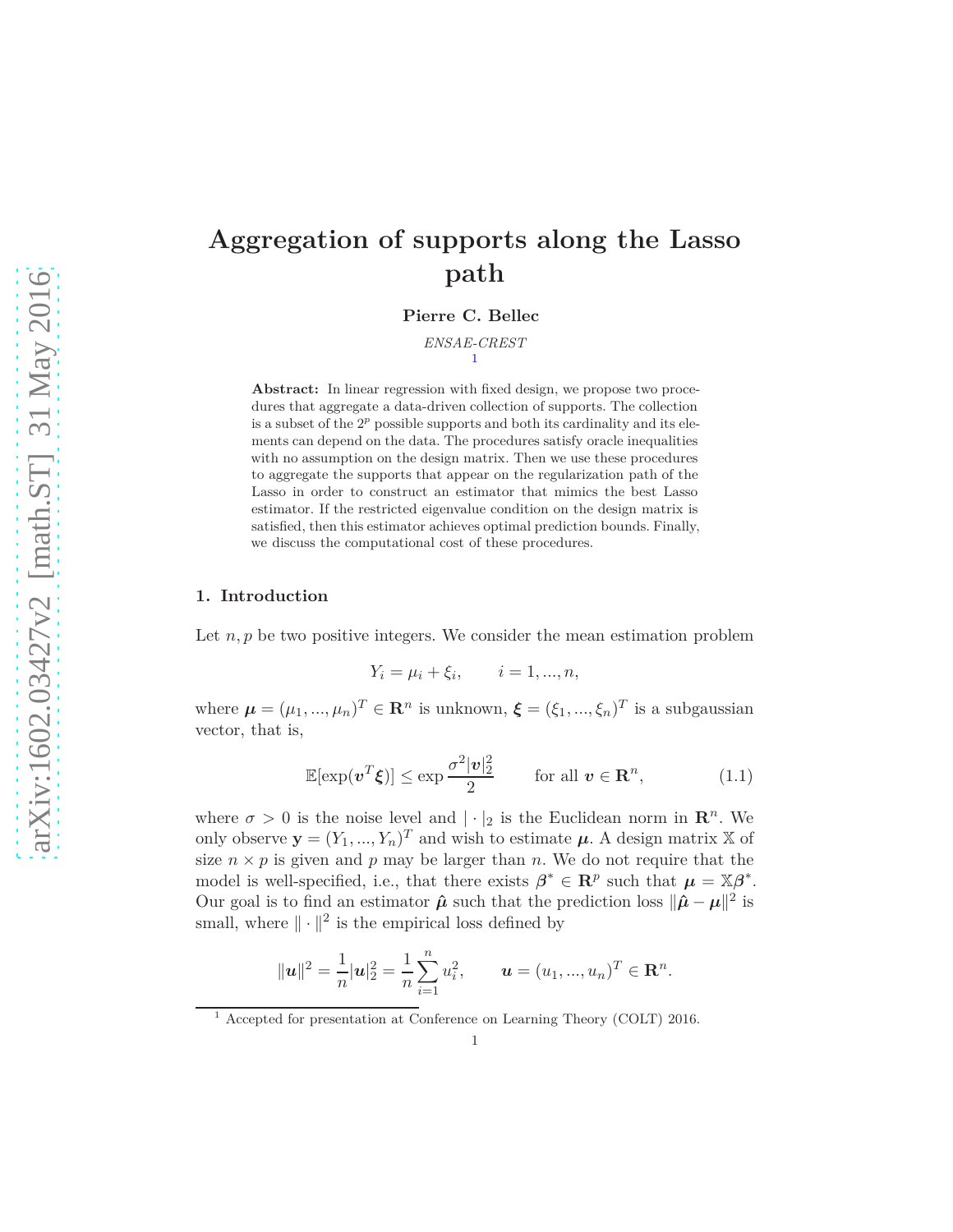In a high-dimensional setting where  $p > n$ , the Lasso is known to achieve good prediction performance. For any tuning parameter  $\lambda > 0$ , define the Lasso estimate  $\hat{\beta}_{\lambda}^{\hat{\iota}}$  as any solution of the convex minimization problem

<span id="page-1-3"></span>
$$
\hat{\boldsymbol{\beta}}_{\lambda}^{\text{L}} \in \underset{\boldsymbol{\beta} \in \mathbf{R}^{p}}{\operatorname{argmin}} \frac{1}{2n} |\mathbf{y} - \mathbb{X}\boldsymbol{\beta}|_{2}^{2} + \lambda |\boldsymbol{\beta}|_{1}, \qquad (1.2)
$$

where  $|\beta|_1 = \sum_{j=1}^n |\beta_j|$  is the  $\ell_1$ -norm. If  $\mathbb{X}^T \mathbb{X}/n = I_{p \times p}$  where  $I_{p \times p}$  is the identity matrix of size  $p$ , then an optimal choice of the tuning parameter is  $\lambda_{univ} \sim \sigma \sqrt{\log(p)/n}$ , up to a numerical constant. If the Restricted Eigenvalue condition holds (cf. Definition [1](#page-8-0) below), then the universal tuning parameter  $\lambda_{univ} \sim \sigma \sqrt{\log(p)/n}$  leads to good prediction performance [\[Bickel et al.](#page-18-0), [2009](#page-18-0)]. However, if the columns of X are correlated and the Restricted Eigenvalue condition is not satisfied, the question of the optimal choice of the tuning parameter  $\lambda$  is still unanswered, even if the noise level  $\sigma^2$  is known. Empirical and theoretical studies [\[van de Geer and Lederer,](#page-19-0) [2013](#page-19-0), [Hebiri and Lederer,](#page-18-1) [2013](#page-18-1), [Dalalyan et al.,](#page-18-2) [2014\]](#page-18-2) have shown that if the columns of  $X$  are correlated, the Lasso estimate with a tuning parameter substantially smaller than the universal parameter leads to a prediction performance which is substantially better than that of the Lasso estimate with the universal parameter. To summarize, these papers raise the following question:

<span id="page-1-0"></span>**Problem 1** (Data-driven selection of the tuning parameter)**.** *Find a datadriven quantity*  $\hat{\lambda}$  *such that the prediction loss*  $\|\mu - \mathbb{X}\hat{\beta}_{\hat{\lambda}}^{\text{L}}\|$  $\frac{1}{\lambda}$ ||<sup>2</sup> is small with high *probability.*

In this paper, we focus on a different problem, namely:

<span id="page-1-1"></span>**Problem 2** (Lasso Aggregation). *Construct an estimator*  $\hat{\mu}$  *that mimics the prediction performance of the best Lasso estimator, that is, construct an estimator*  $\hat{\mu}$  *such that with high probability,* 

<span id="page-1-2"></span>
$$
\|\hat{\boldsymbol{\mu}} - \boldsymbol{\mu}\|^2 \le C \min_{\lambda > 0} \left( \|\mathbb{X}\hat{\boldsymbol{\beta}}^{\mathsf{L}}_{\lambda} - \boldsymbol{\mu}\|^2 + \Delta(\hat{\boldsymbol{\beta}}^{\mathsf{L}}_{\lambda}) \right),\tag{1.3}
$$

*where*  $C \geq 1$  *is a constant and*  $\Delta(\hat{\beta}_{\lambda}^{\text{L}})$ *λ* ) *is a small quantity.*

[1](#page-1-0) and [2](#page-1-1) have the same goal, that is, to achieve a small prediction loss with high probability. In [1,](#page-1-0) the goal is to select a Lasso estimate that has small prediction loss. In [2,](#page-1-1) we look for an estimator  $\hat{\mu}$  such that the prediction performance of  $\hat{\boldsymbol{\mu}}$  is almost as good as the prediction performance of any Lasso estimate. The estimator  $\hat{\boldsymbol{\mu}}$  may be of a different form than  $\hat{\boldsymbol{\beta}}_{\lambda}^{\text{L}}$  for some data-driven parameter *λ*ˆ.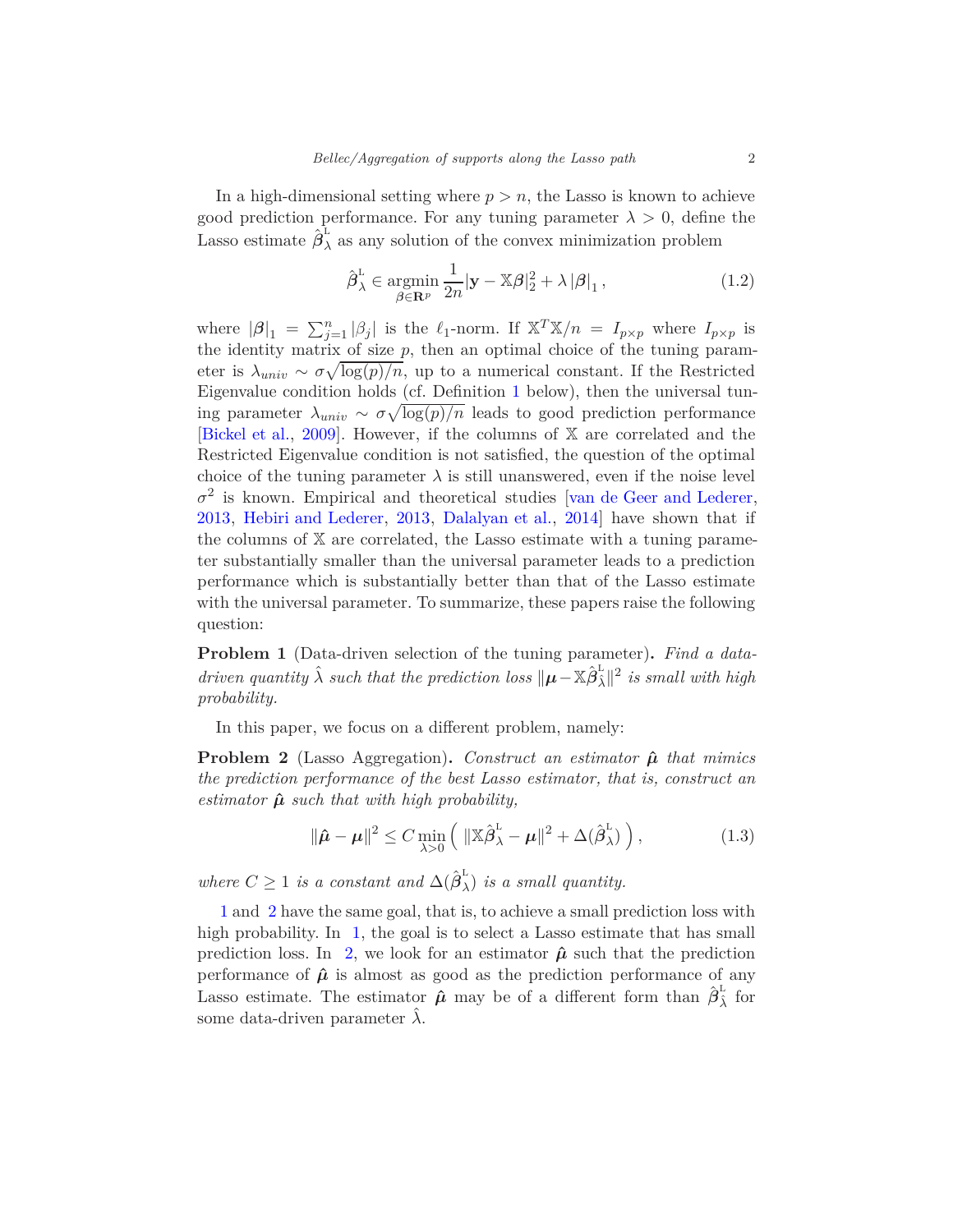Our motivation to consider [2](#page-1-1) instead of [1](#page-1-0) is the following. Let  $\mu_1, ..., \mu_M$ be deterministic vectors  $\mathbb{R}^n$ . If the goal is to mimic the best approximation of  $\mu$  among  $\mu_1, ..., \mu_M$ , it is well known in the literature on aggregation problems that an estimator of the form  $\hat{\mu} = f_{\hat{k}}$  for some data-driven integer ˆ*k* is suboptimal (cf. Theorem 2.1 in [Rigollet and Tsybakov](#page-19-1) [\[2012\]](#page-19-1), Section 2 of [Juditsky et al.](#page-18-3) [\[2008](#page-18-3)] and Proposition 6.1 in [Gerchinovitz](#page-18-4) [\[2011](#page-18-4)]). Thus, an optimal procedure cannot be valued in the discrete set  $\{\mu_1, ..., \mu_M\}$ . Optimal procedures for this problem are valued in the convex hull of the set  $\{\boldsymbol{\mu}_1, ..., \boldsymbol{\mu}_M\}$ . Examples are the Exponential Weights procedures proposed in [Leung and Barron](#page-19-2) [\[2006\]](#page-19-2), [Dalalyan and Salmon](#page-18-5) [\[2012](#page-18-5)] or the Q-aggregation procedure of [Dai et al.](#page-18-6) [\[2014](#page-18-6)].

Although a lot of progress has been made for various aggregation problems, to our knowledge no previous work deals with the problem of aggregation of nonlinear estimators such as the collection  $(\mathbb{X}\hat{\beta}_{\lambda}^{\mathbb{L}})$  $\binom{1}{\lambda}$   $\lambda$ <sub>2</sub><sup>0</sup></sub> based on the sample. In the setting of the present paper, the observation **y** and the Lasso estimates are not independent: no data-split is performed and the same data is used to construct the Lasso estimators and to aggregate them.

We will show that aggregation of nonlinear estimators of the form X*β***ˆ** is possible, for any nonlinear estimators  $\hat{\beta}$  and without any assumption on X. For instance, an estimator  $\hat{\mu}$  that achieves [\(1.3\)](#page-1-2) with

$$
\Delta(\beta) \simeq \frac{\sigma^2 |\beta|_0}{n} \log \left( \frac{ep}{|\beta|_0 \vee 1} \right)
$$

is given in Section [3](#page-7-0). Here,  $|\beta|_0$  denotes the number of nonzero coefficients of  $\beta$  and  $a \vee b = \max(a, b)$ .

Given a design matrix <sup>X</sup>, we call *support* any subset *<sup>T</sup>* of {1*, ..., p*}. The cardinality of *T* is denoted by |*T*| and for  $\beta \in \mathbb{R}^p$ , supp $(\beta)$  is the set of indices  $k = 1, ..., p$  such that  $\beta_k \neq 0$ . Given a support *T*, we denote by  $\Pi_T$ the square matrix of size *n* which is the orthogonal projection on the linear span of the columns of X whose indices belong to *T*. Denote by  $\mathcal{P}(\{1,...,p\})$ the set of all subsets of  $\{1, ..., p\}$ . We will consider the following problem.

<span id="page-2-1"></span>**Problem 3** (Aggregation of a data-driven collection of supports)**.** *Let F*ˆ *be a data-driven collection of supports, that is, an estimator valued in*  $P({1,..., p})$ *. Construct an estimator*  $\hat{\mu}$  *such that with high probability,* 

<span id="page-2-0"></span>
$$
\|\hat{\boldsymbol{\mu}} - \boldsymbol{\mu}\|^2 \le \min_{T \in \hat{F}} \left( \|\Pi_T \boldsymbol{\mu} - \boldsymbol{\mu}\|^2 + \Delta(T) \right), \tag{1.4}
$$

*where*  $\Delta(\cdot)$  *is a function that takes small values.*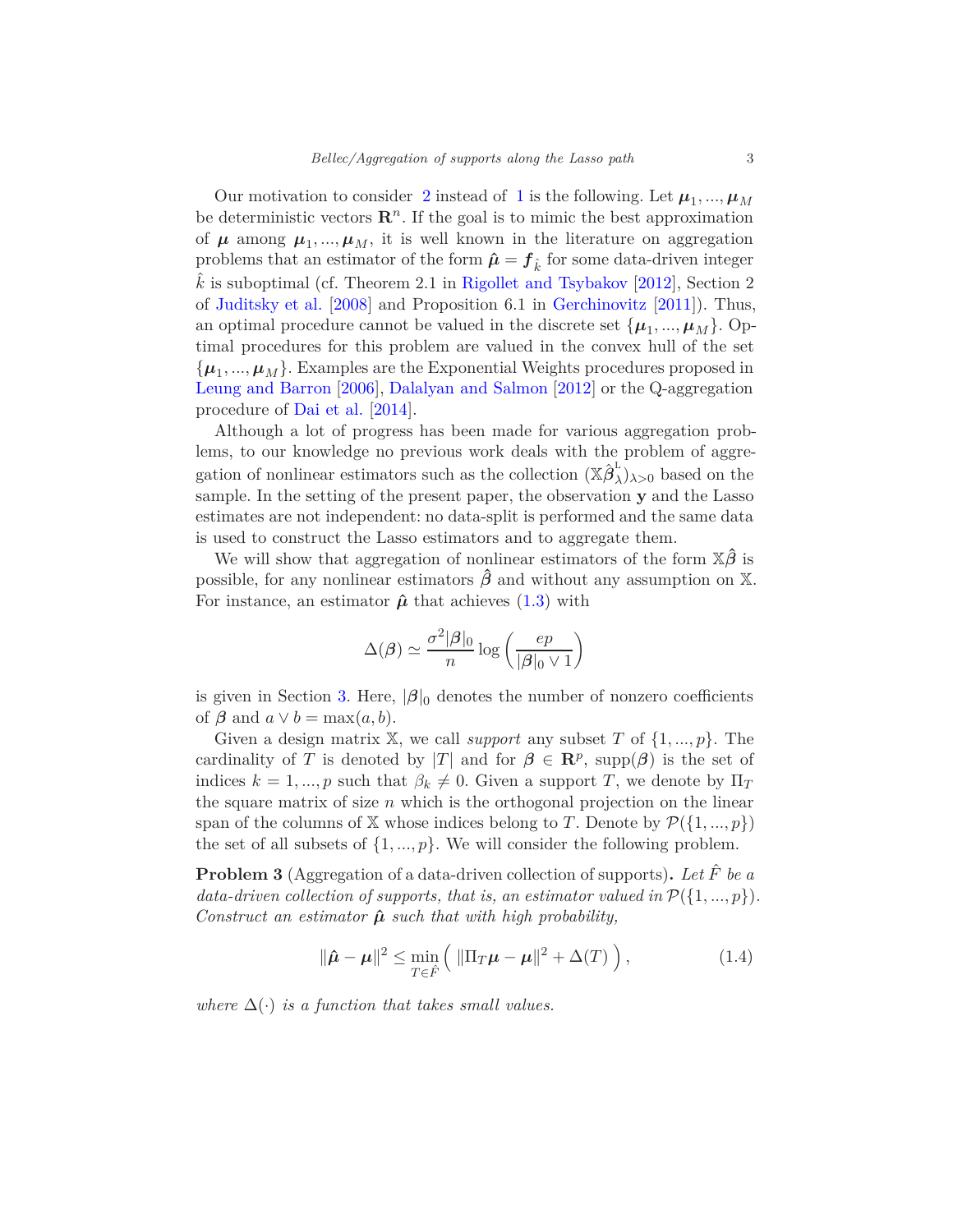The set  $\hat{F}$  is a family of supports. Let us emphasize that both its cardinality and its elements can depend on the data **y**. Note that for any support *T*,  $\Pi_T \mu = \mathbb{X} \beta_T^*$  where  $\beta_T^*$  minimizes  $|\mathbb{X} \beta - \mu|_2^2$  subject to  $\beta_k = 0$  for all  $k \notin T$ . In Section [3](#page-7-0), we construct an estimator  $\hat{\mu}$  that satisfies [\(1.4\)](#page-2-0) with  $\Delta(T) \simeq \sigma^2 |T| \log(p/|T|)/n$  for all nonempty supports *T*. In the literature on aggregation problems, one is given a collection of estimators  $\{\hat{\boldsymbol{\mu}}_1, ..., \hat{\boldsymbol{\mu}}_M\}$ where  $M \geq 1$  is a deterministic integer and the goal is to mimic the best estimator in this collection, cf. [Tsybakov](#page-19-3) [\[2014](#page-19-3)] and the references therein. A novelty of the present paper is to consider aggregation of a collection of estimators, where the cardinality of the collection depends on the data.

The main contributions of the present paper are the following.

- In Section [2,](#page-3-0) we propose an estimator  $\hat{\mu}^{\mathbb{Q}}_{\hat{\varepsilon}}$  $\hat{F}, \hat{\sigma}^2$  that satisfies the oracle inequality [\(1.4\)](#page-2-0) with  $\Delta(T) \simeq \frac{\partial^2}{T} |\log(p/|T|)/n$  for all nonempty supports *T*, where  $\hat{\sigma}^2$  is an estimator of the noise level. This estimator solves [3.](#page-2-1) We explain in Corollary [1](#page-6-0) how Section [2](#page-3-0) can be used to construct a procedure that aggregates nonlinear estimators of the form X*β***ˆ**.
- Section [3](#page-7-0) is devoted to [2](#page-3-0). Using the result from Section 2, we construct an estimator  $\hat{\mu}$  that satisfies [\(1.3\)](#page-1-2) with  $\Delta(\beta) \simeq \sigma^2 |\beta|_0 \log(p/|\beta|_0)$ . The computational complexity of the procedure is the sum of the complexity of the regularization path of the Lasso and the complexity of a convex quadratic program.

The proofs can be found in the appendix.

#### <span id="page-3-0"></span>**2. Aggregation of a data-driven family of supports**

Throughout this section, let  $\hat{F}$  be a data-driven collection of supports and let  $\hat{\sigma}^2 \geq 0$  be a real valued estimator. Let  $\hat{M}$  be the cardinality of  $\hat{F}$ , and let  $(\hat{T}_j)_{j=1,\ldots,\hat{M}}$  be supports such that

<span id="page-3-1"></span>
$$
\hat{F} = \{\hat{T}_1, ..., \hat{T}_{\hat{M}}\}.
$$
\n(2.1)

For all supports  $T \subset \{1, ..., p\}$ , define the weights [\[Rigollet and Tsybakov,](#page-19-1) [2012](#page-19-1)]

$$
\pi_T := \left( H_p \binom{p}{|T|} e^{|T|} \right)^{-1}, \qquad H_p := \frac{e - e^{-p}}{e - 1}.
$$

Note that by construction, the constant  $H_p$  is greater than 1 and  $\sum_{T \in \mathcal{P}(\{1,\ldots,p\})} \pi_T =$ 1 where  $\mathcal{P}(\{1, ..., p\})$  is the set of all subsets of  $\{1, ..., p\}$ . Given a support  $T$ ,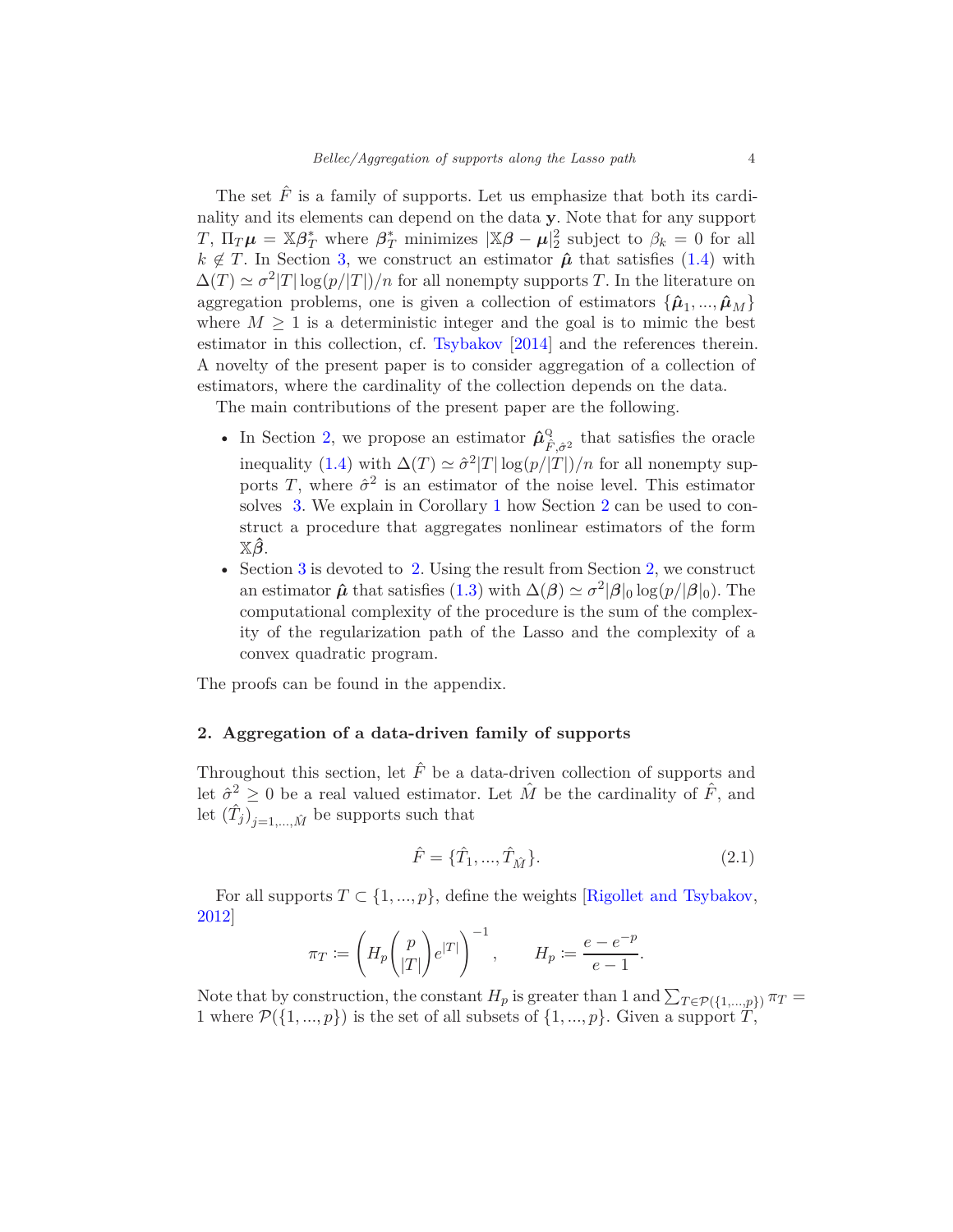the Least Squares estimator on the linear span of the covariates indexed by  $T$  is  $\Pi_T$ **y**.

We will consider two estimators of  $\mu$  based on  $\hat{F}$  and  $\hat{\sigma}^2$ . The first estimator is defined as follows. Define the criterion

$$
\operatorname{Crit}_{\hat{\sigma}^2}(T) = |\mathbf{y} - \Pi_T \mathbf{y}|_2^2 + 18\hat{\sigma}^2 \log \frac{1}{\pi_T}.
$$

We have

<span id="page-4-0"></span>
$$
|T| \le \log \frac{1}{\pi_T} \le \frac{1}{2} + 2|T| \log(ep/|T|)
$$
 (2.2)

for any support *T*. The lower bound is a direct consequence of  $H_p > 1$  and the upper bound is proved in [\[Rigollet and Tsybakov](#page-19-1), [2012](#page-19-1), (5.4)]. As [\(2.2\)](#page-4-0) holds, the above criterion is of the same nature as  $C_p$ , AIC, BIC and their variants, cf. [Birgé and Massart](#page-18-7) [\[2001](#page-18-7)]. Define the estimator

<span id="page-4-1"></span>
$$
\Pi_{\hat{T}_{\hat{F},\hat{\sigma}^2}}(\mathbf{y}) \qquad \text{where} \qquad \hat{T}_{\hat{F},\hat{\sigma}^2} \in \operatorname*{argmin}_{T \in \hat{F}} \operatorname{Crit}_{\hat{\sigma}^2}(T). \tag{2.3}
$$

The estimator [\(2.3\)](#page-4-1) is the orthogonal projection of **y** onto the linear span of the columns of X whose indices are in  $\hat{T}_{\hat{F},\hat{\sigma}^2}$ . If  $\hat{F}$  is not data-dependent, the procedure  $\Pi_{\hat{T}_{\hat{F},\hat{\sigma}^2}}(\mathbf{y})$  is close to the one studied in [Birgé and Massart](#page-18-7) [\[2001](#page-18-7)].

We now define a second estimator valued in the convex hull of  $(\Pi_T \mathbf{y})_{T \in \hat{F}}$ . Let  $\hat{M}$  be the cardinality of  $\hat{F}$ , and let  $(\hat{T}_j)_{j=1,\dots,\hat{M}}$  be supports such that  $(2.1)$  holds. For any  $j = 1, ..., \hat{M}$ , let  $\hat{\boldsymbol{\mu}}_j = \Pi_{\hat{T}_j}$ y. Define a simplex in  $\mathbb{R}^{\hat{M}}$  as follows:

$$
\Lambda^{\hat{M}} = \Big\{ \boldsymbol{\theta} \in \mathbf{R}^{\hat{M}}, \quad \sum_{j=1}^{\hat{M}} \theta_j = 1, \quad \forall j = 1 \dots \hat{M}, \ \theta_j \ge 0 \Big\}.
$$

For any  $\theta \in \mathbb{R}^{\hat{M}}$ , define  $\hat{\mu}_{\theta} = \sum_{j=1}^{\hat{M}} \theta_j \hat{\mu}_j$ . For all  $\theta \in \Lambda^{\hat{M}}$ , let

<span id="page-4-3"></span>
$$
H_{\hat{F},\hat{\sigma}^2}(\boldsymbol{\theta}) := |\hat{\boldsymbol{\mu}}_{\boldsymbol{\theta}} - \mathbf{y}|_2^2 + \frac{1}{2} \operatorname{pen}_Q(\boldsymbol{\theta}) + 26\hat{\sigma}^2 \sum_{j=1}^{\hat{M}} \theta_j \log \frac{1}{\pi_{\hat{T}_j}}.
$$
 (2.4)

where

<span id="page-4-2"></span>
$$
\text{pen}_Q(\boldsymbol{\theta}) \coloneqq \sum_{j=1}^{\hat{M}} \theta_j |\hat{\boldsymbol{\mu}}_j - \hat{\boldsymbol{\mu}}_{\boldsymbol{\theta}}|_2^2.
$$
 (2.5)

The penalty [\(2.5\)](#page-4-2) is inspired by recent works on the *Q*-aggregation procedure [\[Dai et al.,](#page-18-8) [2012\]](#page-18-8), and it was used to derive sharp oracle inequalities for aggregation of linear estimators [\[Dai et al.](#page-18-6), [2014,](#page-18-6) [Bellec](#page-17-0), [2014a](#page-17-0)]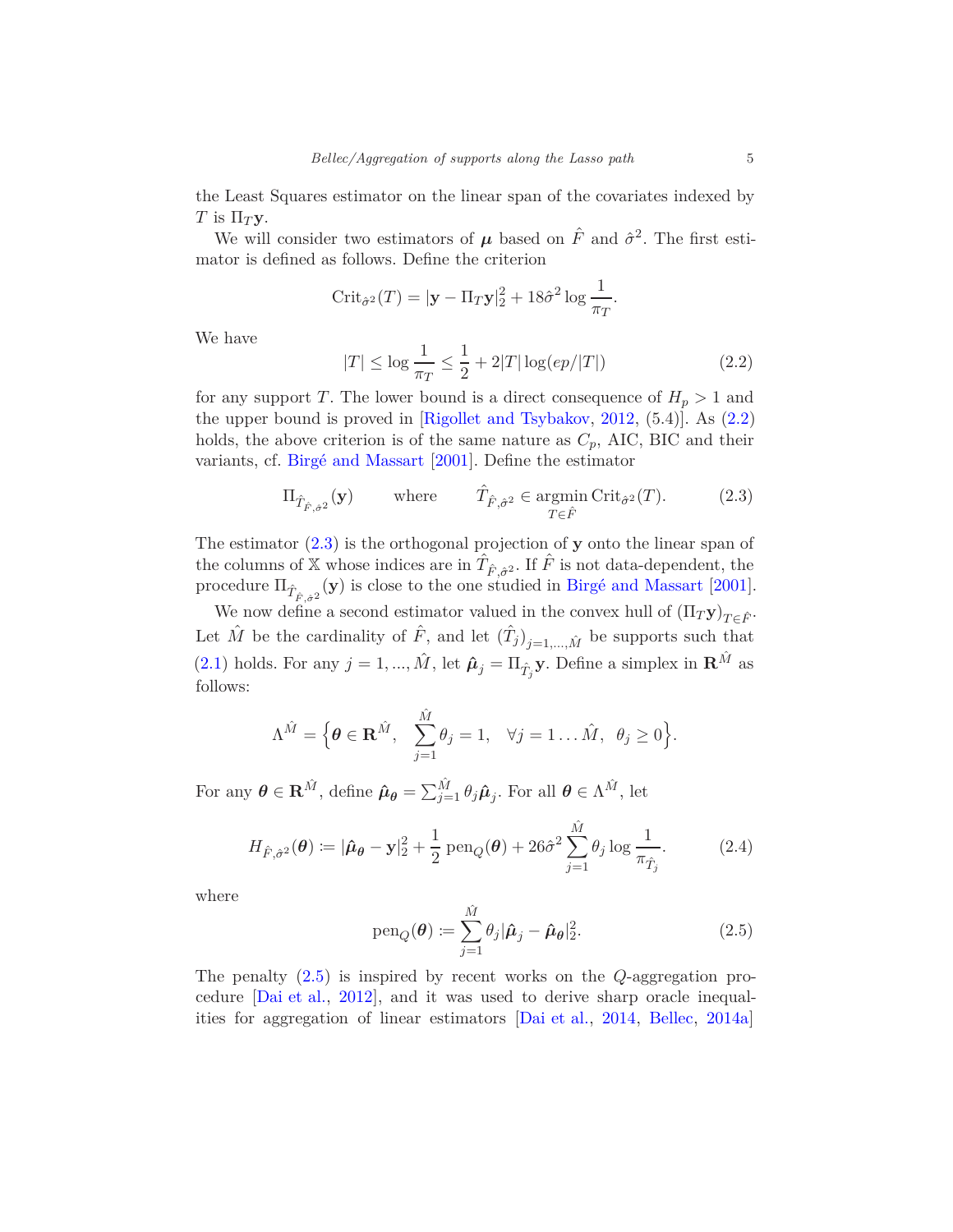and density estimators [\[Bellec](#page-17-1), [2014b](#page-17-1)]. The penalty pushes  $\hat{\mu}_{\theta}$  towards the points  $\{\hat{\boldsymbol{\mu}}_1, ..., \hat{\boldsymbol{\mu}}_{\hat{M}}\}$ . Finally, the term  $\sum_{j=1}^{\hat{M}} \theta_j \log \frac{1}{\pi_{\hat{T}_j}}$  is another penalty that

pushes the coordinate  $\theta_j$  to 0 if the size of the support  $\hat{T}_j$  is large.

Define the estimator  $\hat{\boldsymbol{\mu}}_{\hat{r}}^{\mathcal{Q}}$  $\oint_{\hat{F}, \hat{\sigma}^2}$  as any minimizer of the function  $H_{\hat{F}, \hat{\sigma}^2}$  defined in  $(2.4)$ :

<span id="page-5-0"></span>
$$
\hat{\boldsymbol{\mu}}^{\mathcal{Q}}_{\hat{F},\hat{\sigma}^2} := \hat{\boldsymbol{\mu}}_{\hat{\boldsymbol{\theta}}}, \qquad \hat{\boldsymbol{\theta}} \in \operatorname*{argmin}_{\boldsymbol{\theta} \in \Lambda^{\hat{M}}} H_{\hat{F},\hat{\sigma}^2}(\boldsymbol{\theta}). \tag{2.6}
$$

<span id="page-5-1"></span>**Theorem 1.** Let *n, p* be positive integers and let  $\sigma > 0$ . Let  $\mu \in \mathbb{R}^n$  and X *be any matrix of size*  $n \times p$ *. Let*  $\hat{F}$  *be any data-driven collection of subsets of*  $\{1, ..., p\}$ *. Assume that the noise ξ satisfies* [\(1.1\)](#page-0-1)*. Let*  $\hat{\sigma}^2$  *be any real valued estimator and let*  $\delta := \mathbb{P}(\hat{\sigma}^2 < \sigma^2)$ *. Then for all*  $x > 0$ *, the estimator*  $\hat{\mu}^{\mathbb{Q}}_{\hat{\sigma}}$  $\hat{F}, \hat{\sigma}^2$ *defined in* [\(2.6\)](#page-5-0) *satisfies with probability greater than*  $1 - \delta - 2 \exp(-x)$ ,

<span id="page-5-2"></span>
$$
\|\hat{\boldsymbol{\mu}}^{\mathcal{Q}}_{\hat{F},\hat{\sigma}^2} - \boldsymbol{\mu}\|^2 \le \min_{T \in \hat{F}} \left( \|\Pi_T \boldsymbol{\mu} - \boldsymbol{\mu}\|^2 + \frac{\hat{\sigma}^2}{n} \left( 24 + 96|T| \log \left( \frac{ep}{|T| \vee 1} \right) \right) \right) + \frac{22\sigma^2 x}{n} \tag{2.7}
$$

*Furthermore, the estimator*  $\Pi_{\hat{T}_{\hat{F},\hat{\sigma}^2}}(\mathbf{y})$  *satisfies with probability greater than*  $1 - \delta - 2 \exp(-x)$ ,

<span id="page-5-3"></span>
$$
\|\Pi_{\hat{T}_{\hat{F},\hat{\sigma}^2}}(\mathbf{y}) - \boldsymbol{\mu}\|^2 \le \min_{T \in \hat{F}} \left(3\|\Pi_T \boldsymbol{\mu} - \boldsymbol{\mu}\|^2 + \frac{\hat{\sigma}^2}{n} \left(26 + 104|T|\log\left(\frac{ep}{|T| \vee 1}\right)\right)\right) + \frac{28\sigma^2 x}{n}.
$$
\n(2.8)

In previously studied aggregation problems, one is given a collection of estimators  $\{\hat{\boldsymbol{\mu}}_1, ..., \hat{\boldsymbol{\mu}}_M\}$  where  $M \geq 1$  is a deterministic integer and the goal is to construct an estimator  $\hat{\mu}$  such that with high probability,

$$
\|\hat{\mu} - \mu\|^2 \le \min_{j=1,...,M} \|\hat{\mu}_j - \mu\|^2 + \Delta_n(M),
$$

where  $\Delta_n(M)$  is a small error term that increases with *M*, cf. [Tsybakov](#page-19-3) [\[2014](#page-19-3)] and the references therein. Theorem [1](#page-5-1) is of a different nature for several reasons. First, the set  $\hat{F}$  is random, its cardinality can depend on the observed data **y**. Second, the error term that appears inside the minimum of  $(2.7)$  does not depend on the cardinality of  $\hat{F}$ .

The estimator  $\hat{\boldsymbol{\mu}}_{\hat{r}}^{\mathcal{Q}}$ <sup>Q</sup><sub> $\hat{F}, \hat{\sigma}^2$ </sub> of Theorem [1](#page-5-1) with  $\hat{\sigma}^2 = \sigma^2$  and  $\hat{F}$  being the set of all subsets of  $\{1, ..., p\}$  was previously studied as the Exponential Screening estimator [\[Rigollet and Tsybakov,](#page-19-4) [2011](#page-19-4)] or as the Sparsity Pattern Aggregate [\[Rigollet and Tsybakov,](#page-19-1) [2012](#page-19-1)]. In this special case,  $\hat{F}$  is deterministic and contains all the  $2^p$  possible supports. Because of this exponential number

*.*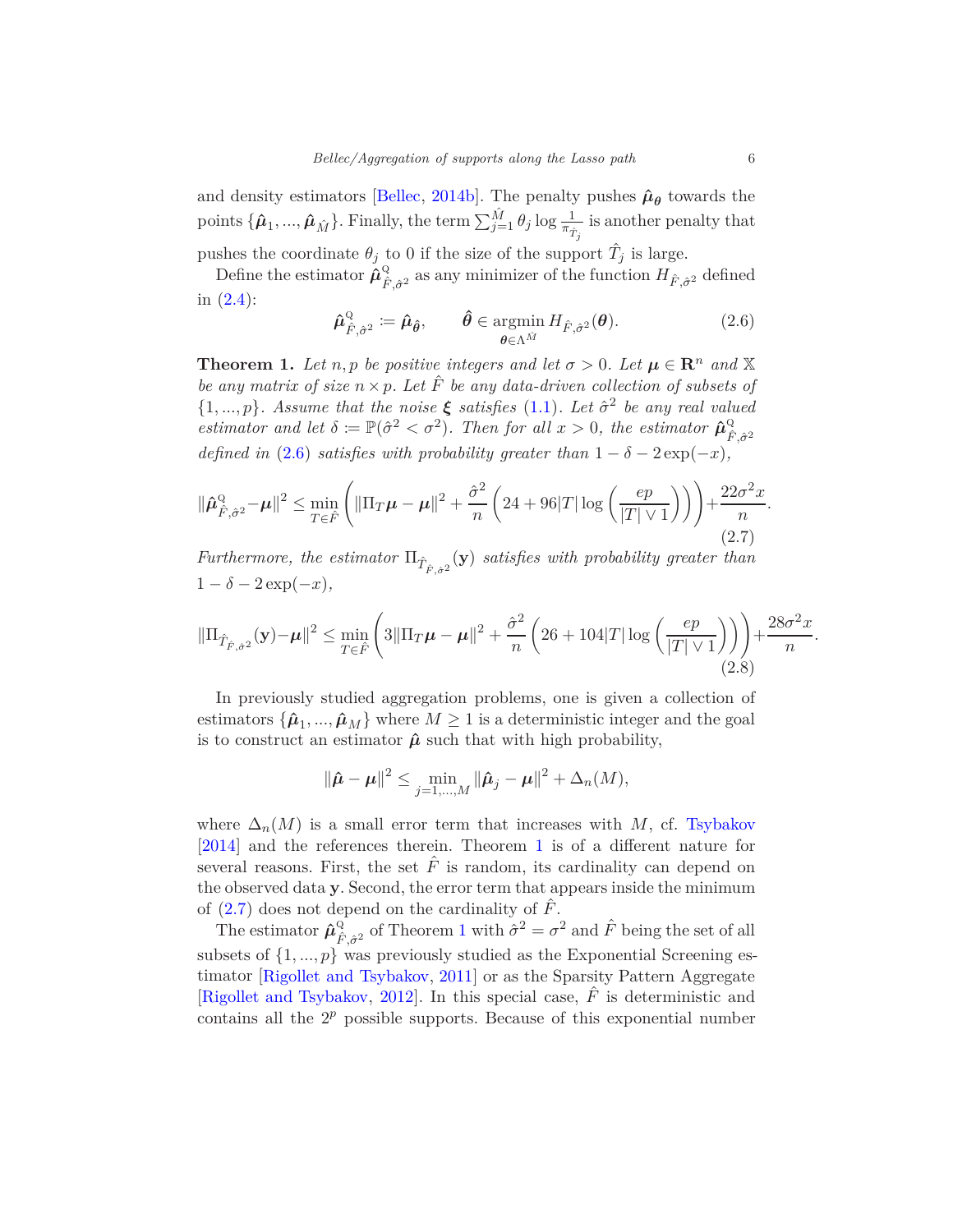of supports, computing the sparsity pattern aggregate in practice is hard. An MCMC algorithm is developed in [Rigollet and Tsybakov](#page-19-4) [\[2011](#page-19-4)] to compute an approximate solution of the sparsity pattern aggregate, but to our knowledge there is no theoretical guarantee that this MCMC algorithm will converge to a good approximation in polynomial time. The Sparsity Pattern Aggregate satisfies [\(2.7\)](#page-5-2) with  $\hat{\sigma}^2 = \sigma^2$  and  $\hat{F} = \mathcal{P}(\{1, ..., p\})$ . This sharp oracle inequality yields the minimax rate over all  $\ell_q$  balls for all  $0 < q \leq 1$ , under no assumption on the design matrix  $X$  Dai et al., [2014](#page-18-6), [Tsybakov,](#page-19-3) [2014](#page-19-3)].

To construct the estimator  $\hat{\boldsymbol{\mu}}_{\hat{\epsilon}}^{\mathbb{Q}}$  $\hat{F}, \hat{\sigma}^2$ , one has to solve the optimization problem  $(2.6)$ . This is a convex quadratic program of size  $|\hat{F}|$  with a simplex constraint. The complexity of computing  $\hat{\mu}^{\mathbb{Q}}_{\hat{\varepsilon}}$  $\hat{F}_{\hat{F},\hat{\sigma}^2}$  is polynomial in the cardinality of  $\hat{F}$ . Thus, if  $\hat{F}$  is small then it is possible to construct  $\hat{\mu}^{\mathbb{Q}}_{\hat{F}}$  $\hat{F}, \hat{\sigma}^2$  efficiently.

As the cardinality of  $\hat{F}$  decreases, the prediction performance of the estimator  $\hat{\mu}^{\text{Q}}_{\hat{r}}$ <sup>Q</sup><sub> $\hat{F}, \hat{\sigma}^2$ </sub> becomes worse, but computing  $\hat{\mu}_{\hat{F}}^{\mathcal{Q}}$  $\frac{Q}{F, \hat{\sigma}^2}$  becomes easier.

**Problem 4.** *Construct a data-driven set of supports F*ˆ *such that with high probability, there exists a support*  $T \in \hat{F}$  *for which, simultaneously, the bias*  $\|\Pi_T\boldsymbol{\mu} - \boldsymbol{\mu}\|^2$  and the size  $|T|$  are small.

If we can construct such a set  $\hat{F}$ , by [\(2.7\)](#page-5-2) the prediction loss of the estimator  $\hat{\mu}^{\text{Q}}_{\hat{t}}$  $\hat{F}, \hat{\sigma}^2$  will be small. Note that Theorem [1](#page-5-1) needs no assumption on the data-driven set  $\hat{F}$  and the design matrix X.

In the following Corollary, we perform aggregation of a family of nonlinear estimators of the form  $(\mathbb{X}\hat{\beta}_k)_{j\in J}$  for some set *J*. All estimators in the family share the same design matrix X and this matrix is deterministic.

<span id="page-6-0"></span>**Corollary 1.** Let  $n, p$  be positive integers and let  $\sigma > 0$ . Let  $\mu \in \mathbb{R}^n$ and  $X$  be any matrix of size  $n \times p$ . Let  $\hat{F}$  be any data-driven collection of *subsets of*  $\{1, ..., p\}$ *. Assume that the noise*  $\xi$  *satisfies*  $(1.1)$ *. Let*  $(\hat{\beta}_j)_{j \in \hat{J}}$  *be a family of estimators valued in* **R***<sup>p</sup> . Both the cardinality of the family and its elements can depend on the data. Let*  $\hat{\sigma}^2$  *be any real valued estimator and let*  $\delta := \mathbb{P}(\hat{\sigma}^2 < \sigma^2)$ *. Define*  $\hat{F} = \{\text{supp}(\hat{\beta}_j), j \in \hat{J}\}\$ and let  $\hat{\mu}_{\hat{F}}^{\mathbb{Q}}$  $\hat{F}, \hat{\sigma}^2$  *be the estimator* [\(2.6\)](#page-5-0)*. Then for all*  $x > 0$ *, the estimator*  $\hat{\mu}_{\hat{\tau}}^{\mathbb{Q}}$  $\hat{F}_{\hat{r},\hat{\sigma}^2}$  *satisfies with probability greater than*  $1 - \delta - 2 \exp(-x)$ *,* 

$$
\|\hat{\pmb \mu}_{\hat F,\hat \sigma^2}^\text{Q} - \pmb \mu\|^2 \leq \min_{j\in \hat J} \left(\|\mathbb{X} \hat{\pmb \beta}_j - \pmb \mu\|^2 + \frac{\hat \sigma^2}{n}\left(24 + 96|\hat \pmb \beta_j|_0\log\left(\frac{ep}{|\hat \pmb \beta_j|_0 \vee 1}\right)\right)\right) + \frac{22\sigma^2x}{n}.
$$

Using [\(2.8\)](#page-5-3), a similar result can be readily obtained for the estimator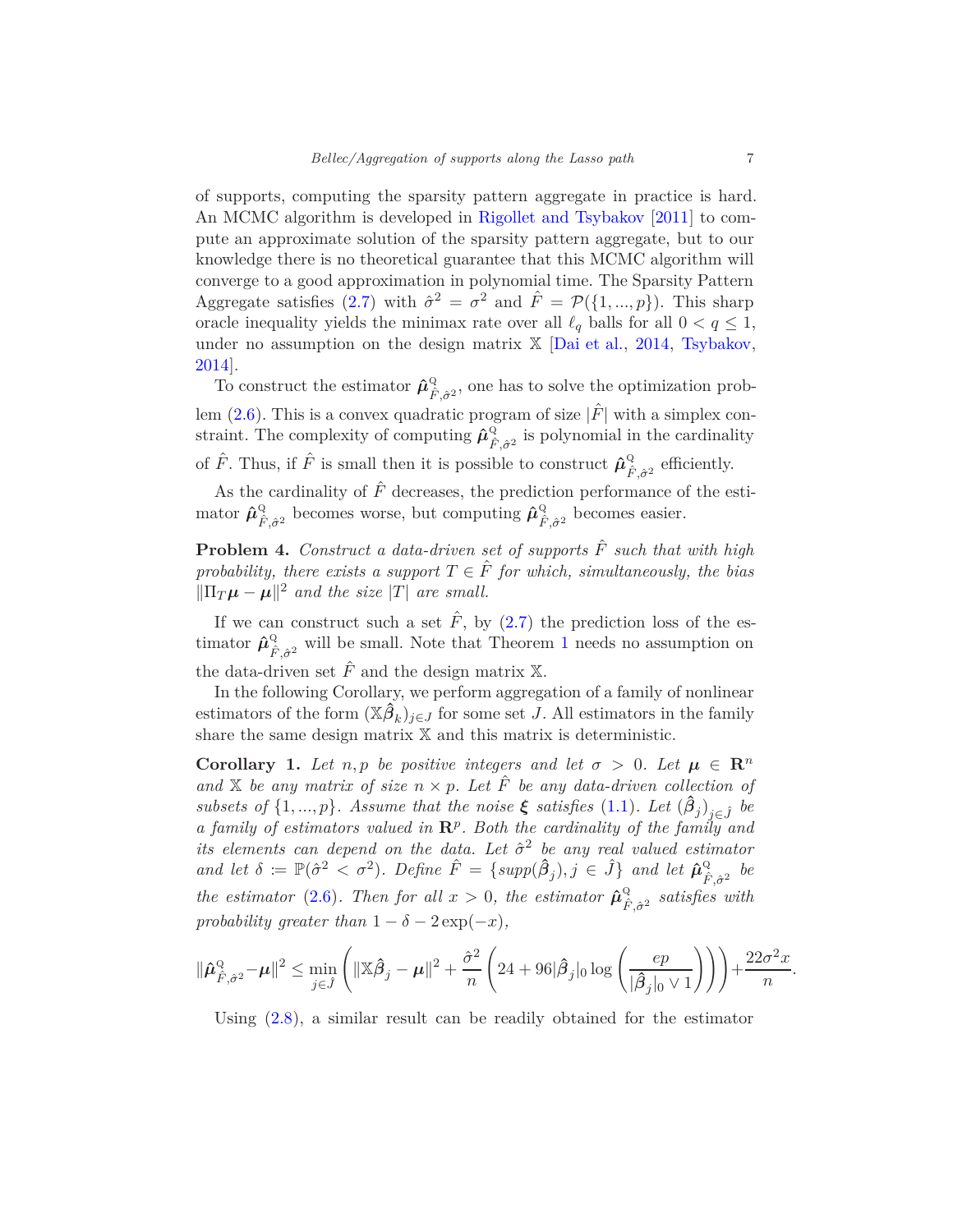$\Pi_{\hat{T}_{\hat{F},\hat{\sigma}^2}}(\mathbf{y})$  with the leading constant 3.

# <span id="page-7-0"></span>**3. Aggregation of supports along the Lasso path**

Let us recall some properties of the Lasso path [\[Efron et al.,](#page-18-9) [2004](#page-18-9)]. For a given observation  $\mathbf{y}$ , there exists a positive integer  $K$  and a finite sequence

$$
\lambda_0 > \lambda_1 > \ldots > \lambda_K = 0
$$

such that  $\hat{\boldsymbol{\beta}}_{\lambda}^{\text{L}} = \mathbf{0}$  for all  $\lambda > \lambda_0$ , and such that

$$
\forall \lambda \in (\lambda_{k+1}, \lambda_k), \qquad \text{supp}(\hat{\beta}_{\lambda}^{\mathbb{L}}) = \text{supp}(\hat{\beta}_{\lambda_k}^{\mathbb{L}}).
$$

Thus, there is a finite number of supports on the Lasso path. In this section, we study the estimator of Theorem [1](#page-5-1) in the special case  $\dot{\hat{F}} = {\text{supp}(\hat{\beta}_{\lambda}^{\text{L}})}$  $\frac{1}{\lambda_k}$ ),  $k =$  $0, \ldots, K$ , that is, we aggregate all the supports that appear on the Lasso path.

<span id="page-7-1"></span>**Theorem 2.** Let *n, p be positive integers and let*  $\sigma > 0$ *. Let*  $\mu \in \mathbb{R}^n$  *and* X *be any matrix of size*  $n \times p$ *. Assume that the noise*  $\xi$  *satisfies* [\(1.1\)](#page-0-1)*. Let*  $\hat{\sigma}^2$  *be any real valued estimator and let*  $\delta := \mathbb{P}(\hat{\sigma}^2 < \sigma^2)$ *. Let*  $\lambda_0 > ... > \lambda_K$  *be the knots of the Lasso path. Let*  $\hat{F} = \{ \operatorname{supp}(\hat{\beta}_{\lambda}^{\mathbb{L}}) \}$  $\mathcal{L}_{\lambda_j}^{\mathcal{L}}$ ),  $j = 0, ..., K$ } *be the family of all* supports that appear on the Lasso path and let  $\hat{\mu}^{\mathbb{Q}}_{\hat{\varepsilon}}$  $\hat{F}, \hat{\sigma}^2$  be the estimator  $(2.6)$ . *Then for all*  $x > 0$ *, the estimator*  $\hat{\mu}^{\mathbb{Q}}_{\hat{r}}$  $\hat{F}_{\hat{r},\hat{\sigma}^2}$  satisfies with probability greater than  $1 - \delta - 2 \exp(-x)$ ,

<span id="page-7-2"></span>
$$
\|\hat{\mu}^{\mathbf{Q}}_{\hat{F},\hat{\sigma}^2}-\mu\|^2 \leq \min_{\lambda>0}\left(\|\mathbb{X}\hat{\beta}^{\mathbf{L}}_{\lambda}-\mu\|^2+\frac{\hat{\sigma}^2}{n}\left(24+96|\hat{\beta}^{\mathbf{L}}_{\lambda}|_0\log\left(\frac{ep}{|\hat{\beta}^{\mathbf{L}}_{\lambda}|_0\vee 1}\right)\right)\right)+\frac{22\sigma^2x}{n},\tag{3.1}
$$

*where for all*  $\lambda > 0$ ,  $\hat{\boldsymbol{\beta}}_{\lambda}^{\text{L}}$  $\frac{1}{\lambda}$  *is the Lasso estimator* [\(1.2\)](#page-1-3).

Using [\(2.8\)](#page-5-3), a similar result can be readily obtained for the estimator  $\Pi_{\hat{T}_{\hat{F},\hat{\sigma}^2}}(\mathbf{y})$  with the leading constant 3.

The computational complexity of the procedure of Theorem [2](#page-7-1) is polynomial in the number of knots of the Lasso path. This will be further discussed in Section [4](#page-10-0). In the rest of this section, we assume that  $\hat{\sigma}^2 = \sigma^2$  and  $\delta = 0$ . We will come back to the estimation of the noise level in Section [5](#page-11-0) below.

Interestingly, Theorem [2](#page-7-1) does not need any assumption on the design matrix  $\mathbb{X}$ . The estimators  $\hat{\boldsymbol{\mu}}_{\hat{\epsilon}}^{\mathbb{Q}}$  $\hat{F}$ ,  $\hat{\sigma}^2$  and  $\Pi_{\hat{T}_{\hat{F},\hat{\sigma}^2}}(\mathbf{y})$  have a good performance as soon as for some possibly unknown  $\lambda > 0$ , both the support of  $\hat{\beta}_{\lambda}^{\text{L}}$  and the loss  $\|\mathbb{X}\hat{\boldsymbol{\beta}}_{\lambda}^{\text{L}} - \boldsymbol{\mu}\|^2$  are small.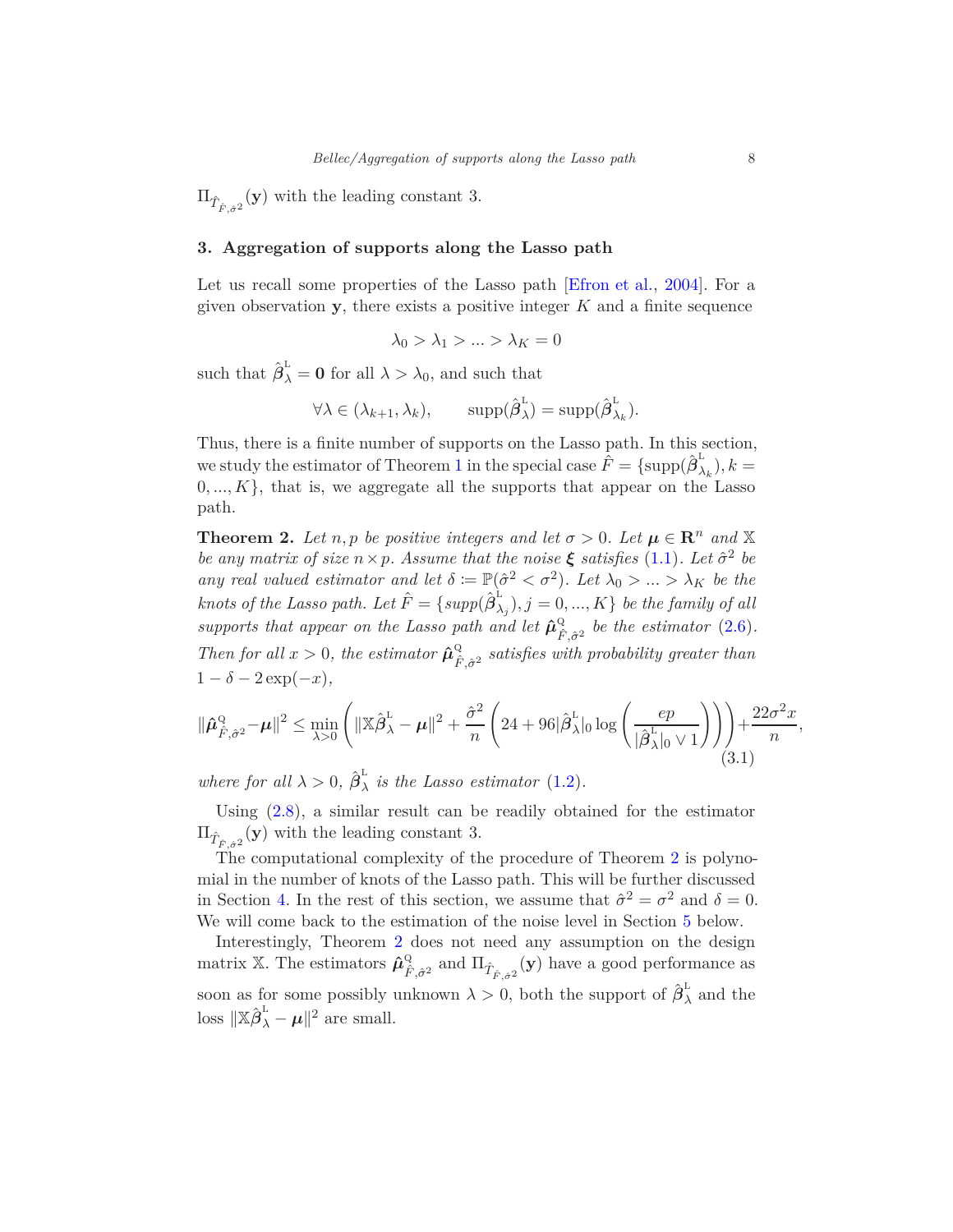# *3.1. Prediction guarantees under the restricted eigenvalue condition*

The goal of this section is to study the prediction performance of the procedure defined in Theorem [2](#page-7-1) under the Restricted Eigenvalue condition on the design matrix X.

<span id="page-8-0"></span>**Definition 1.** For any  $s \in \{1, ..., p\}$  and  $c_0 > 0$ , condition  $RE(s, c_0)$  is *satisfied if*

$$
\kappa(s,c_0) := \min_{T \subset \{1,\ldots,p\}: |T| \le s \, \delta \in \mathbf{R}^p: |\delta_{T^c}|_1 \le c_0 |\delta_{T}|_1} \frac{|\mathbb{X} \delta|_2}{\sqrt{n} |\delta_{T}|_2} > 0.
$$

The following result is a reformulation of [Bickel et al.](#page-18-0) [\[2009,](#page-18-0) Theorem 6.2].

<span id="page-8-4"></span>**Theorem 3** [\(Bickel et al.](#page-18-0) [\[2009](#page-18-0)])**.** *Let* X *be such that the diagonal elements of*  $X^T X/n$  *are all equal to 1. Assume that*  $\mu = X\beta^*$  *and let*  $s := |\beta^*|_0$ *. Assume that*  $\xi \sim \mathcal{N}(\mathbf{0}, \sigma^2 I_{n \times n})$  *and that condition*  $RE(s, 3)$  *is satisfied. Let*  $x_0 > 0$ . There is an event  $\Omega(x_0)$  *of probability greater than*  $1 - e^{-x_0}$  *on which the Lasso estimator* [\(1.2\)](#page-1-3) *with tuning parameter*  $\lambda_{x_0} = \sigma \sqrt{8(x_0 + \log p)/n}$ *satisfies simultaneously*

<span id="page-8-2"></span><span id="page-8-1"></span>
$$
|\hat{\beta}^{\mathrm{L}}_{\lambda_{x_0}}|_0 \le \frac{64\phi_{max}}{\kappa^2(s,3)}s,\tag{3.2}
$$

$$
\|\mathbb{X}(\hat{\beta}_{\lambda_{x_0}}^{\mathcal{L}} - \beta^*)\|^2 \le \frac{128\sigma^2 s(x_0 + \log p)}{\kappa^2(s, 3)n},\tag{3.3}
$$

*where*  $\phi_{max}$  *is the largest eigenvalue of the matrix*  $X^T X/n$ *.* 

Thus, if the restricted eigenvalue condition is satisfied, the Lasso estimator with the universal parameter  $\lambda_{x_0} = \sigma \sqrt{8(x_0 + \log p)/n}$  enjoys simultaneously an  $\ell_0$  norm of the same order as the true sparsity (cf.  $(3.2)$ ), and a prediction loss of order  $s \log(p)/n$  (cf.  $(3.3)$ ).

Theorem [4](#page-8-3) below is a direct consequence of Theorem [2](#page-7-1) and the bounds  $(3.2)-(3.3).$  $(3.2)-(3.3).$  $(3.2)-(3.3).$  $(3.2)-(3.3).$ 

<span id="page-8-3"></span>**Theorem 4.** Let *n, p be positive integers and let*  $\sigma > 0$ . Let  $\mu \in \mathbb{R}^n$  and  $\mathbb{X}$  *be any matrix of size*  $n \times p$ *. Let*  $\hat{F}$  *be any data-driven subset of*  $\{1, ..., p\}$ *. Assume that*  $\mu = \mathbb{X}\beta^*$  *and let*  $s := |\beta^*|_0$ *. Assume that*  $\xi \sim \mathcal{N}(\mathbf{0}, \sigma^2 I_{n \times n})$ *and that condition RE*(*s,* 3) *is satisfied.*

Let  $\lambda_0 > ... > \lambda_K$  be the knots of the Lasso path. Let  $\hat{F} = \{ \text{supp}(\hat{\beta}_{\lambda}^{\text{L}}) \}$  $\tilde{\lambda}_j$ )*, j* = 0*, ..., K*} *be the family of all supports that appear on the Lasso path and let*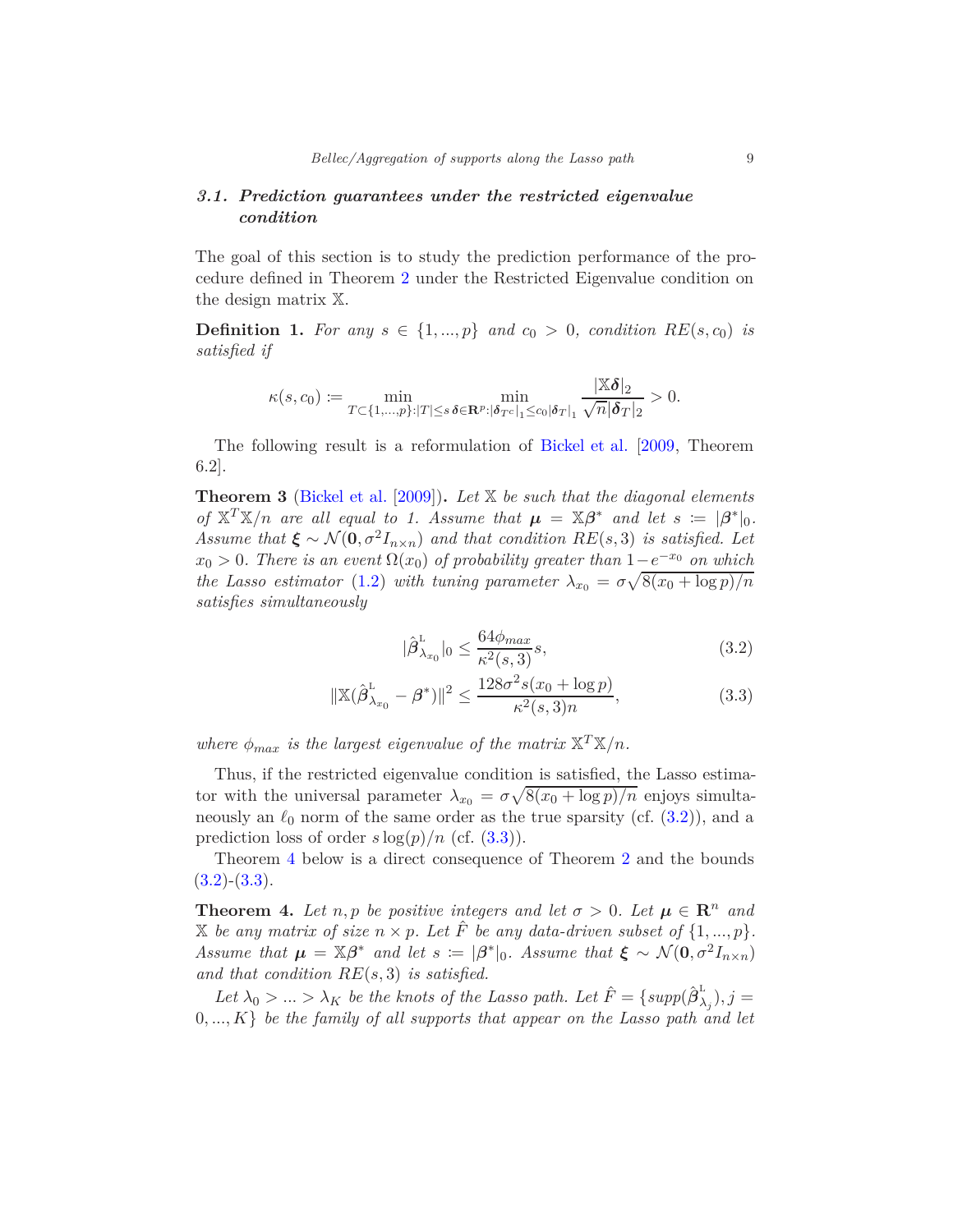$\hat{\boldsymbol{\mu}}_{\hat{r}}^{\text{Q}}$  $\hat{F}_{\tau,\sigma^2}$  be the estimator [\(2.6\)](#page-5-0) with  $\hat{\sigma}^2 = \sigma^2$ . Then for all  $x > 0$ , the estimator  $\boldsymbol{\hat{\mu}}_{\hat{r}}^{\text{Q}}$  $\hat{F}_{\hat{F},\sigma^2}$  satisfies with probability greater than  $1-3\exp(-x)$ ,

<span id="page-9-0"></span>
$$
\|\hat{\mu}_{\hat{F},\sigma^2}^{\mathcal{Q}} - \mathbb{X}\beta^*\|^2 \le \frac{(128 + 48\phi_{max})\sigma^2 s \log p}{\kappa^2(s,3)n} + \frac{24\sigma^2}{n} + \frac{128\sigma^2 sx}{\kappa^2(s,3)n} + \frac{22\sigma^2 x}{n}.
$$
\n(3.4)

*Furthermore,*

<span id="page-9-1"></span>
$$
\mathbb{E} \|\hat{\mu}_{\hat{F},\sigma^2}^{\mathbb{Q}} - \mathbb{X}\beta^*\|^2 \le \frac{(128 + 48\phi_{max})\sigma^2 s \log p}{\kappa^2(s,3)n} + \frac{384\sigma^2 s}{\kappa^2(s,3)n} + \frac{90\sigma^2}{n}.
$$
 (3.5)

Using [\(2.8\)](#page-5-3), a similar result can be readily obtained for the estimator  $\Pi_{\hat{T}_{\hat{F},\hat{\sigma}^2}}(\mathbf{y})$  with different constants.

*Proof of Theorem [4.](#page-8-3)* By Theorem [2](#page-7-1) with  $\delta = 0$ , there is an event  $\Omega_{agg}(x)$  of probability greater than  $1 - 2e^{-x}$  such that on  $\Omega_{agg}(x)$  we have

$$
\|\hat{\mu}^{\mathbf{Q}}_{\hat{F},\sigma^2} - \mathbb{X}\beta^*\|^2 \leq \|\mathbb{X}(\hat{\beta}_{\lambda_x}^{\mathbf{L}} - \beta^*)\|^2 + \frac{\sigma^2}{n} \left(24 + 96|\hat{\beta}_{\lambda_x}^{\mathbf{L}}|_0 \log\left(\frac{ep}{|\hat{\beta}_{\lambda}^{\mathbf{L}}|_0 \vee 1}\right)\right) + \frac{22\sigma^2x}{n}.
$$

Let  $\Omega(x)$  be the event defined in Theorem [3.](#page-8-4) Using the simple inequality  $\log(p/(\hat{|\boldsymbol{\beta}}_{\lambda}^{\text{\tiny L}})$  $\lambda_0^2(0 \vee 1) \le \log p$ , and the bounds [\(3.2\)](#page-8-1)-[\(3.3\)](#page-8-2), we obtain that [\(3.4\)](#page-9-0) holds on the event  $\Omega_{agg}(x) \cap \Omega(x)$ . By the union bound, the event  $\Omega_{agg}(x) \cap \Omega(x)$  $\Omega(x)$  has probability greater than  $1 - 3e^{-x}$ . Finally, [\(3.5\)](#page-9-1) is obtained from [\(3.4\)](#page-9-0) by integration.  $\Box$ 

The procedure studied in Theorem [4](#page-8-3) aggregates the supports along the Lasso path using the procedure  $(2.6)$ . A similar result holds for the estimator  $\Pi_{\hat{T}_{\hat{F},\hat{\sigma}^2}}(\mathbf{y})$  with a leading constant equal to 3. Theorem [4](#page-8-3) has the following implications.

First, if  $x > 0$  is fixed, the prediction performance  $(3.4)$  of the estimator  $\boldsymbol{\hat{\mu}}_{\hat{r}}^{\text{Q}}$  $\hat{F}_{\mu,\sigma^2}$  is similar to that of the Lasso with the universal tuning parameter  $\lambda_x$ , up to a multiplicative factor that only involves numerical constants and the quantity  $\phi_{max}$ . As soon as  $\phi_{max}$  (the operator norm of  $\mathbb{X}^T \mathbb{X}/n$ ) is bounded from above by a constant, the estimator studied in Theorem [4](#page-8-3) enjoys the best known prediction guarantees.

Second, Theorem [4](#page-8-3) implies that the estimator  $\hat{\boldsymbol{\mu}}_{\hat{\epsilon}}^{\mathbb{Q}}$  $\hat{F}_{,\sigma^2}$  satisfies the prediction bound  $(3.4)$  simultaneously for all confidence levels. That is,  $(3.4)$  holds for all  $x > 0$  with probability greater than  $1 - 3e^{-x}$ , in contrast with the Lasso estimator with the universal parameter  $\lambda_{x_0}$  which depends on a fixed confidence level  $1 - e^{-x_0}$ . The Lasso estimator with the universal parameter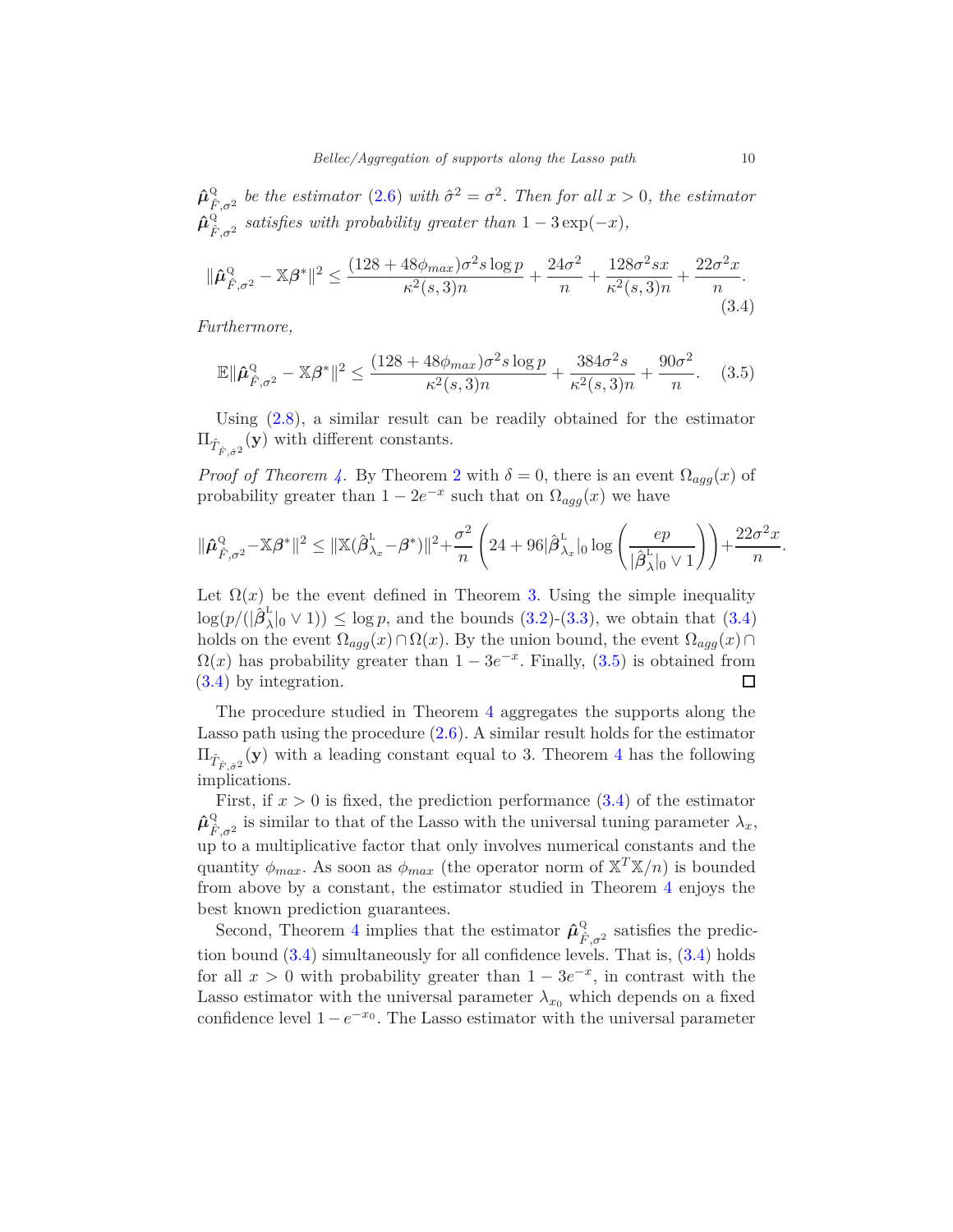$\lambda_{x_0}$  satisfies the prediction bound [\(3.3\)](#page-8-2) only for the confidence level  $1-e^{-x_0}$ , but to our knowledge it is not known whether the Lasso estimator with the universal parameter  $\lambda_{x_0}$  satisfies a similar bound for different confidence levels than  $1-e^{-x_0}$ . In this regard, the estimator studied in Theorem [4](#page-8-3) provides a strict improvement compared to the Lasso with the universal parameter.

Third, the estimator  $\hat{\boldsymbol{\mu}}_{\hat{r}}^{\mathcal{Q}}$  $\hat{F}_{\tau,\sigma^2}$  of Theorem [4](#page-8-3) satisfies the bound [\(3.5\)](#page-9-1), that is, a prediction bound in expectation. Again, to our knowledge, it is not known whether the Lasso estimator with the universal parameter satisfies a similar bound in expectation.

Assuming that the bound [\(3.3\)](#page-8-2) is tight and putting computational issues aside, the prediction performance of the procedure  $\hat{\boldsymbol{\mu}}_{\hat{\tau}}^{\mathbb{Q}}$  $\hat{F}_{\sigma}^{\mathcal{Q}}$  of Theorem [4](#page-8-3) is substantially better than the performance of the Lasso with the universal parameter, as soon as  $\phi_{max}$  is bounded from above by a constant.

An upper bound similar to [\(3.2\)](#page-8-1) is given in [\[Belloni et al.,](#page-17-2) [2014,](#page-17-2) Theorem 3 and Remark 3]. Namely, [Belloni et al.](#page-17-2) [\[2014\]](#page-17-2) prove that the square-root Lasso estimator with the universal tuning parameter  $\hat{\beta}$  satisfies  $|\hat{\beta}|_0 \leq Cs$ with high probability, where *s* is the sparsity of the true parameter and *C* is a constant that depends on the sparse eigenvalues of the matrix  $X^T X/n$ , cf. [\[Belloni et al.,](#page-17-2) [2014](#page-17-2), Condition P]. This upper bound can be used instead of  $(3.2)$  to prove results similar to  $(3.4)$  where  $\phi_{max}$  is replaced by a smaller constant that depends on the sparse eigenvalues of  $X^T X/n$ .

#### <span id="page-10-0"></span>**4.** Computational complexity of the Lasso path and  $\hat{\mu}^{\text{q}}_{\hat{\epsilon}}$  $\hat{F}, \hat{\sigma}^{\,2}$

Computing the estimator  $\hat{\mu}^{\mathbb{Q}}_{\hat{t}}$  $\hat{F}, \hat{\sigma}^2$  $\hat{F}, \hat{\sigma}^2$  of Theorem 2 is done in two steps:

- 1. Compute the full Lasso path and let  $\hat{F} = {\text{supp}}(\lambda_0),...,\text{supp}(\lambda_K)$  be all the supports that appear on the Lasso path, where  $\lambda_0, ..., \lambda_K$  are the knots of the Lasso path.
- 2. Compute  $\hat{\boldsymbol{\mu}}_{\hat{r}}^{\mathcal{Q}}$  $\hat{F}^{\text{Q}}_{\hat{F},\hat{\sigma}^2}$  as a solution of the quadratic program [\(2.6\)](#page-5-0), where  $\hat{F}$ is defined by Step 1.

(We assume that the complexity of computing  $\hat{\sigma}^2$  is negligible compared to the complexity of Step 1 and Step 2 above). The time complexity of Step 2 is the complexity of a convex quadratic program of size  $|\hat{F}| \leq K$ , where K is the number of knots on the Lasso path. Thus, the global cost of computing the estimator  $\hat{\mu}^{\mathbb{Q}}_{\hat{t}}$  $\hat{F}, \hat{\sigma}^2$  $\hat{F}, \hat{\sigma}^2$  of Theorem 2 is polynomial in *K*.

There exist efficient algorithms to compute the entire Lasso path [\[Efron et al.](#page-18-9), [2004](#page-18-9)]. However, [Mairal and Yu](#page-19-5) [\[2012](#page-19-5)] proved that for some values of X and **y**, the regularization path of the Lasso contains more than  $3<sup>p</sup>/2$  knots. Hence,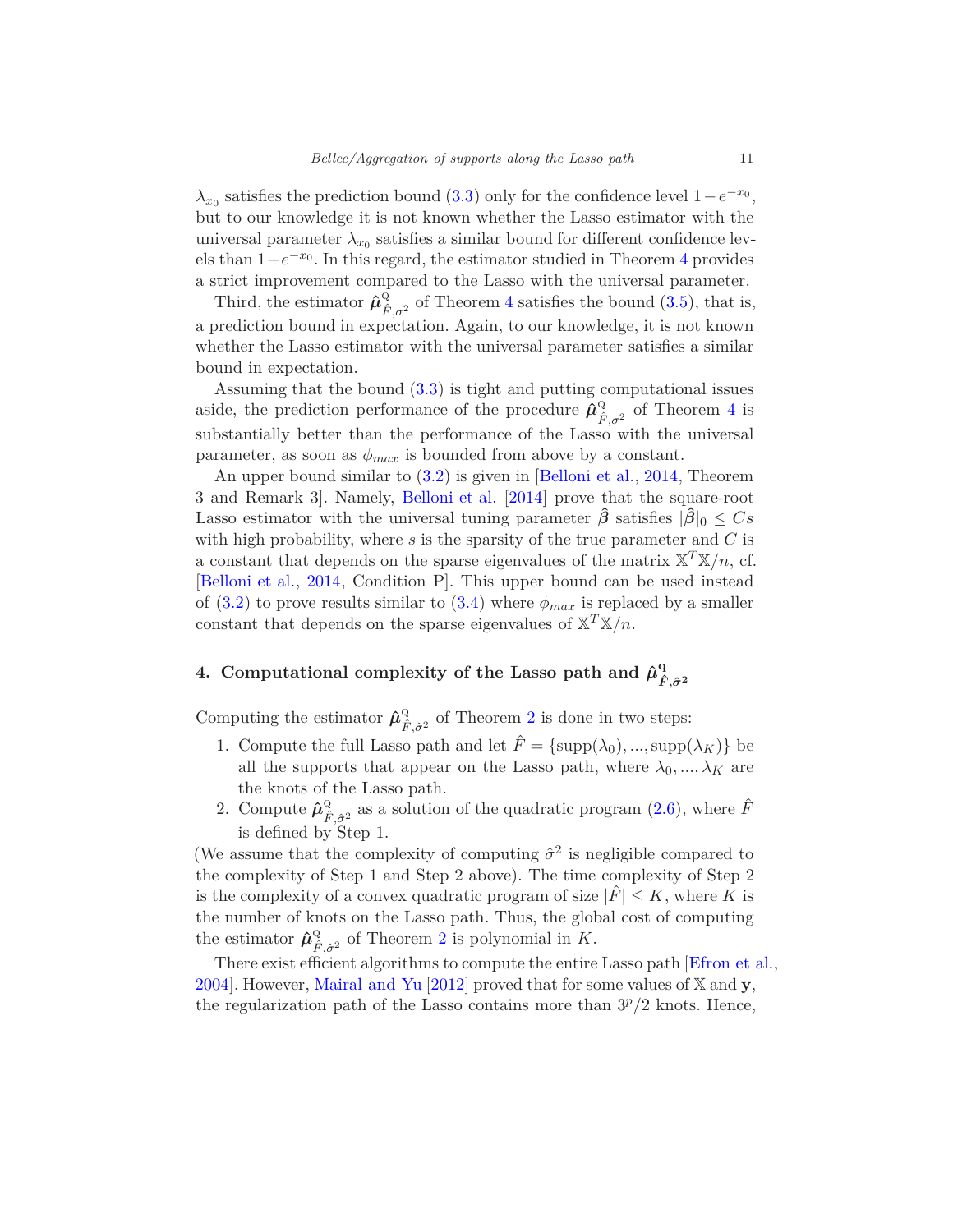for some design matrix X and some observation **y**, an exact computation of the full Lasso path is not realizable in polynomial time. In order to fix this computational issue, [Mairal and Yu](#page-19-5) [\[2012](#page-19-5)] propose an algorithm that computes an approximate regularization path for the Lasso. For some fixed  $\epsilon > 0$ , this algorithm is guaranteed to terminate with less than  $O(1/\sqrt{\epsilon})$ knots and the points on the approximate path have a duality gap smaller than  $\epsilon$ . This approximation algorithm can be used instead of computing the exact Lasso path. That is, one may compute the estimator  $\hat{\boldsymbol{\mu}}_{{\hat{\varepsilon}}}^{\mathbb{Q}}$  $\hat{F}$ , $\hat{\sigma}^2$  where  $\hat{F}$ is the collection of supports that appear on the approximate path computed by the algorithm of [Mairal and Yu](#page-19-5) [\[2012\]](#page-19-5).

Another solution to avoid computational issues is as follows. Let *M* be a positive integer. Instead of computing the Lasso path, one may consider a grid of tuning parameters  $\lambda_1, ..., \lambda_M > 0$  and aggregate the supports of corresponding Lasso estimates *β*ˆ l *λ*1 *, ...β*ˆ l  $\frac{1}{\lambda_M}$ . The advantage of this approach is twofold. First, for all  $j = 1, ..., M$  the Lasso estimate  $\hat{\beta}_{\lambda}^{\text{L}}$  $\alpha_{\lambda_j}$  can be computed by standard convex optimization solvers. Second, the time complexity of the procedure is guaranteed to be polynomial in *M* and *p*. For any  $x > 0$ , by Corollary [1](#page-6-0), this procedure satisfies, with probability greater than  $1 - 3e^{-x}$ 

$$
\|\hat{\mu}^{\mathsf{Q}}_{\hat{F},\hat{\sigma}^2}-\mu\|^2 \leq \min_{j=1,\ldots,M} \left( \|\mathbb{X}\hat{\beta}^{\mathsf{L}}_{\lambda_j}-\mu\|^2+\frac{\hat{\sigma}^2}{n}\left(24+96|\hat{\beta}^{\mathsf{L}}_{\lambda_j}|_0\log\left(\frac{ep}{|\hat{\beta}^{\mathsf{L}}_{\lambda_j}|_0\vee 1}\right)\right)\right)+\frac{22\sigma^2x}{n}.
$$

This oracle inequality is not a strong as [\(3.1\)](#page-7-2). However, if at least one of the Lasso estimates  $\{\hat{\boldsymbol{\beta}}_{\lambda}^{\text{L}}\}$  $\lambda_j$ ,  $j = 1, ..., M$ } enjoys a small prediction loss and a small  $\ell_0$  norm, then the prediction loss of  $\hat{\boldsymbol{\mu}}_{\hat{\kappa}}^{\mathbb{Q}}$  $\hat{F}, \hat{\sigma}^2$  is also small.

#### <span id="page-11-0"></span>**5. A fully data-driven procedure using the Square-Root Lasso**

This section proposes a fully data-driven procedure, based on the Square-Root Lasso. The choice of grid comes from the empirical and theoretical observations that for a correlated design matrix, there exists a tuning parameter smaller than the universal parameter which enjoys better prediction performance than the universal parameter [\[van de Geer and Lederer](#page-19-0), [2013,](#page-19-0) [Hebiri and Lederer](#page-18-1), [2013](#page-18-1), [Dalalyan et al.](#page-18-2), [2014\]](#page-18-2).

- 1. Let  $\lambda_{\text{max}} = 2\sqrt{\log(p/0.01)/n}$  be the universal parameter of the Square-Root Lasso [\[Belloni et al.](#page-17-2), [2014](#page-17-2)] with confidence level 0*.*01.
- 2. Let  $\lambda_{\min}$  be a conservatively small value of the tuning parameter.
- 3. Let *M* be an integer.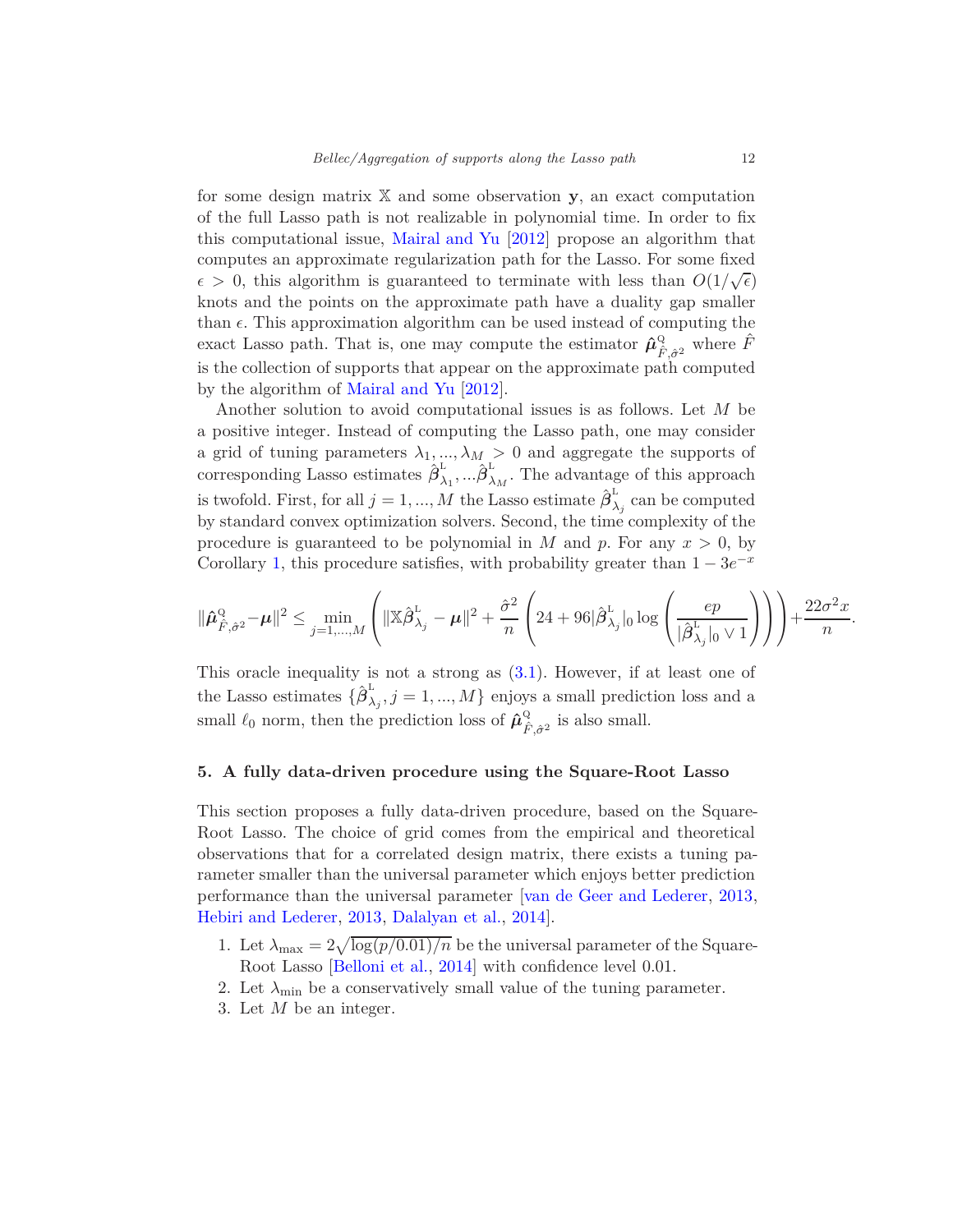4. Consider the geometric grid  $\{\lambda_1, ..., \lambda_M\}$  such that

$$
\lambda_j = \lambda_{\min} \left( \frac{\lambda_{\max}}{\lambda_{\min}} \right)^{((j-1)/M-1)}, \qquad j = 1, ..., M.
$$

- 5. Compute the Square-Root Lasso estimators  $\hat{\beta}_{\lambda_1}^{\text{sq}}$  $\hat{\beta}_{\lambda_1}^{\text{SQ}},...\hat{\beta}_{\lambda_\Lambda}^{\text{SQ}}$  $\frac{\partial \mathcal{L}_M}{\partial M}$  with parameters  $\lambda_1, ..., \lambda_M$  (it is possible to perform this computation simultaneously for all  $\lambda_1, ..., \lambda_M$ , cf. [Pham et al.](#page-19-6) [\[2014](#page-19-6)] and the references therein).
- 6. Let  $\hat{F} = {\text{supp}}(\hat{\beta}_{\lambda_j}^{\text{sq}})$  $\lambda_j$ ,  $j = 1, ..., M$  be the supports of the computed Square-Root Lasso estimators.
- 7. Let  $\hat{\sigma}^2$  be the variance estimated by the Square-Root Lasso with the universal parameter *λ*max.
- 8. For this choice of  $\hat{\sigma}^2$  and  $\hat{F}$ , return the estimator  $\hat{\mu}^{\mathbb{Q}}_{\hat{F}}$  $\hat{F}, \hat{\sigma}^2$  or the estimator  $\Pi_{\hat{T}_{\hat{F},\hat{\sigma}^2}}(\mathbf{y})$  .

This estimator  $\hat{\boldsymbol{\mu}}_{\hat{r}}^{\mathcal{Q}}$ <sup>Q</sup> returned by this procedure enjoys the theoretical guarantee

$$
\|\hat{\mu}^{\mathbf{Q}}_{\hat{F},\hat{\sigma}^2} - \mu\|^2 \le \min_{j=1,\dots,M} \left( \|\mathbb{X}\hat{\beta}^{\mathbf{SQ}}_{\lambda_j} - \mu\|^2 + \frac{\hat{\sigma}^2}{n} \left( 24 + 96|\hat{\beta}^{\mathbf{SQ}}_{\lambda_j}|_0 \log \left( \frac{ep}{|\hat{\beta}^{\mathbf{SQ}}_{\lambda_j}|_0 \vee 1} \right) \right) \right) + \frac{22\sigma^2 x}{n}
$$

with probability greater than  $1 - 3e^{-x}$ . A similar guarantee with leading constant 3 can be obtained for the estimator  $\Pi_{\hat{T}_{\hat{F},\hat{\sigma}^2}}(\mathbf{y})$  using [\(2.8\)](#page-5-3).

#### **6. Concluding remarks**

We have presented two procedures  $(2.3)$  and  $(2.6)$  that aggregates a datadriven collection of supports  $\hat{F}$ . These procedures satisfy the oracle inequalities given in Theorem [1](#page-5-1) above, which is the main result of the paper. Sec-tions [3](#page-7-0) and [4](#page-10-0) study the situation where  $\hat{F}$  is the collection of supports that appear along the Lasso path. These procedures may be used for other datadriven collections *F*ˆ as well.

These procedures allow one to perform a trade-off between prediction performance and computational cost. If  $\hat{F}$  contains all the  $2^p$  supports, these procedures achieve optimal prediction guarantees with no assumption on the design matrix X, but can not be realized in polynomial time. On the other hand, if the cardinality of  $\hat{F}$  is small (say, polynomial in *n* and *p*), then it is possible to compute the estimators  $(2.3)$  and  $(2.6)$  in polynomial time. In view of  $(1.3)$ , one should look for a data-driven set  $\hat{F}$  with the following properties.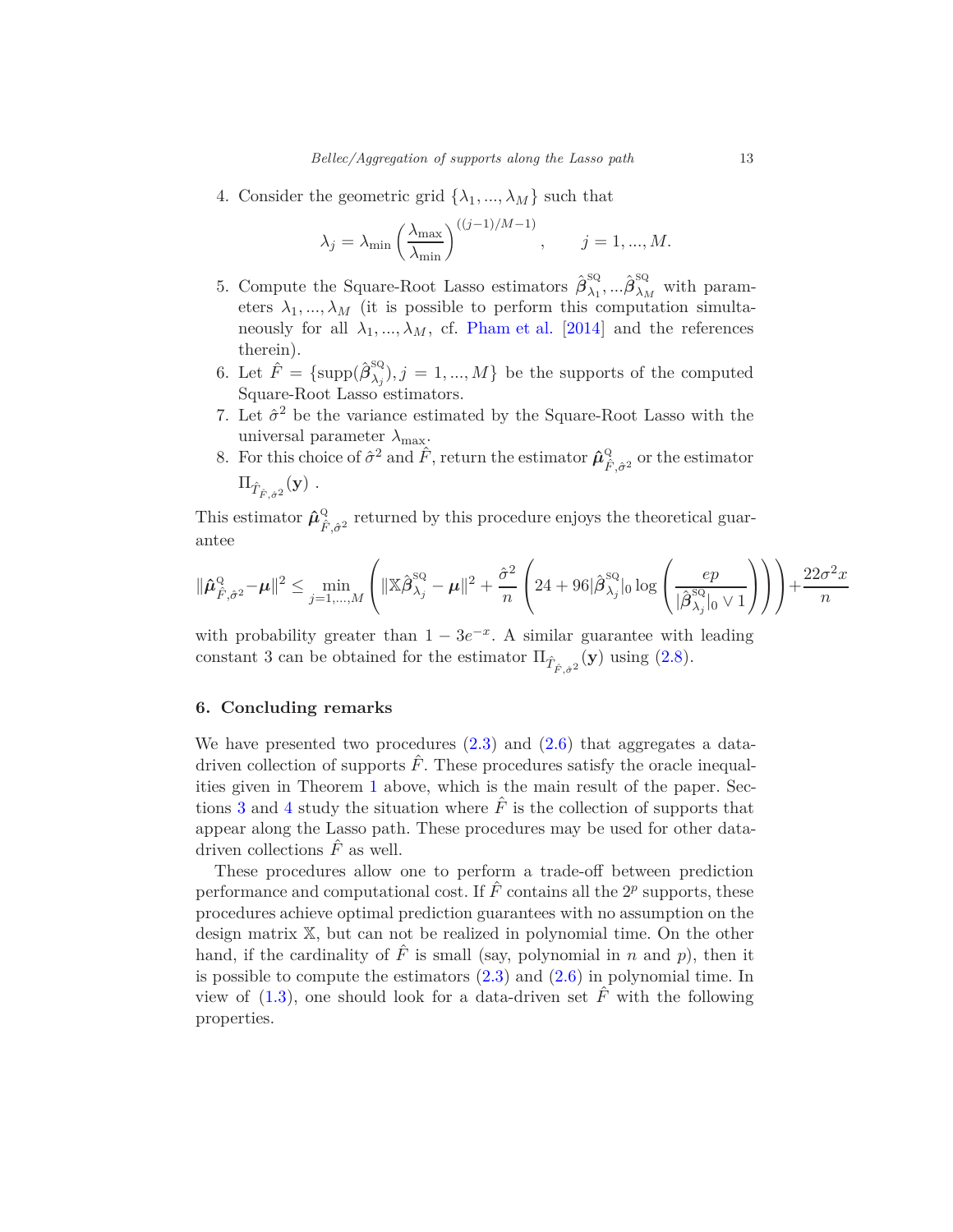- 1. The set  $\hat{F}$  is small so that the estimators  $(2.6)$  and  $(2.3)$  can be computed rapidly,
- 2. The set  $\hat{F}$  contains a support *T* such that  $|T|$  and  $\|\pi_T\mu \mu\|^2$  are simultaneously small, so that the procedures [\(2.6\)](#page-5-0) and [\(2.3\)](#page-4-1) enjoy good prediction performance.

A natural choice for  $\hat{F}$  is the collection of supports that appear along the Lasso path. This choice of  $\hat{F}$  was studied in Sections [3](#page-7-0) and [4.](#page-10-0) Another natural choice is to aggregate the supports of several hard-thresholded Lasso estimators, since the hard-thresholded Lasso is sign-consistent under weak conditions on the design [\[Meinshausen and Yu](#page-19-7), [2009](#page-19-7), Definition 5 and Corollary 2]. Further research will investigate other means to construct a data-driven collection  $\hat{F}$  such that the above two properties are satisfied.

# *Acknoledgements*

We would like to thank Alexandre Tsybakov for helpful comments during the writing of this manuscript.

# **Appendix A: Proof of Theorem [1](#page-5-1)**

For any matrix  $A \in \mathbb{R}^{n \times n}$ , define the operator norm of *A* and the Frobenius norm of *A* by

$$
|||A|||_2 := \sup_{|u|_2^2 = 1} |Au|_2, \qquad ||A||_{\mathrm{F}} = \sqrt{\mathrm{Tr}(A^T A)},
$$

respectively.

*Proof of* [\(2.7\)](#page-5-2). For all  $S, T \subset \{1, ..., p\}$ , define the event

$$
\Omega_{S,T} = \left\{ Z(S,T) \le 4\sigma^2 |S| + 22\sigma^2 \left( \log \frac{1}{\pi_S \pi_S} + x \right) \right\},\,
$$

where

<span id="page-13-0"></span>
$$
Z(S,T) = 2\boldsymbol{\xi}^T(\Pi_S \mathbf{y} - \Pi_T \boldsymbol{\mu}) - \frac{1}{2}|\Pi_S \mathbf{y} - \Pi_T \mathbf{y}|_2^2.
$$
 (A.1)

Define the event  $V := \{\hat{\sigma}^2 \geq \sigma^2\}$ . On the event  $\mathcal{A} := \mathcal{V} \cap (\cap_{S,T \subset \{1,\dots,p\}} \Omega_{S,T}),$ we have simultaneously for all supports *S, T*

$$
Z(S,T) - 26\hat{\sigma}^2 \log \frac{1}{\pi_S} - 22\sigma^2 \log \frac{1}{\pi_T} \le 22\sigma^2 x + 4\sigma^2 |S| - 4\sigma^2 \log \frac{1}{\pi_S} \le 22\sigma^2 x
$$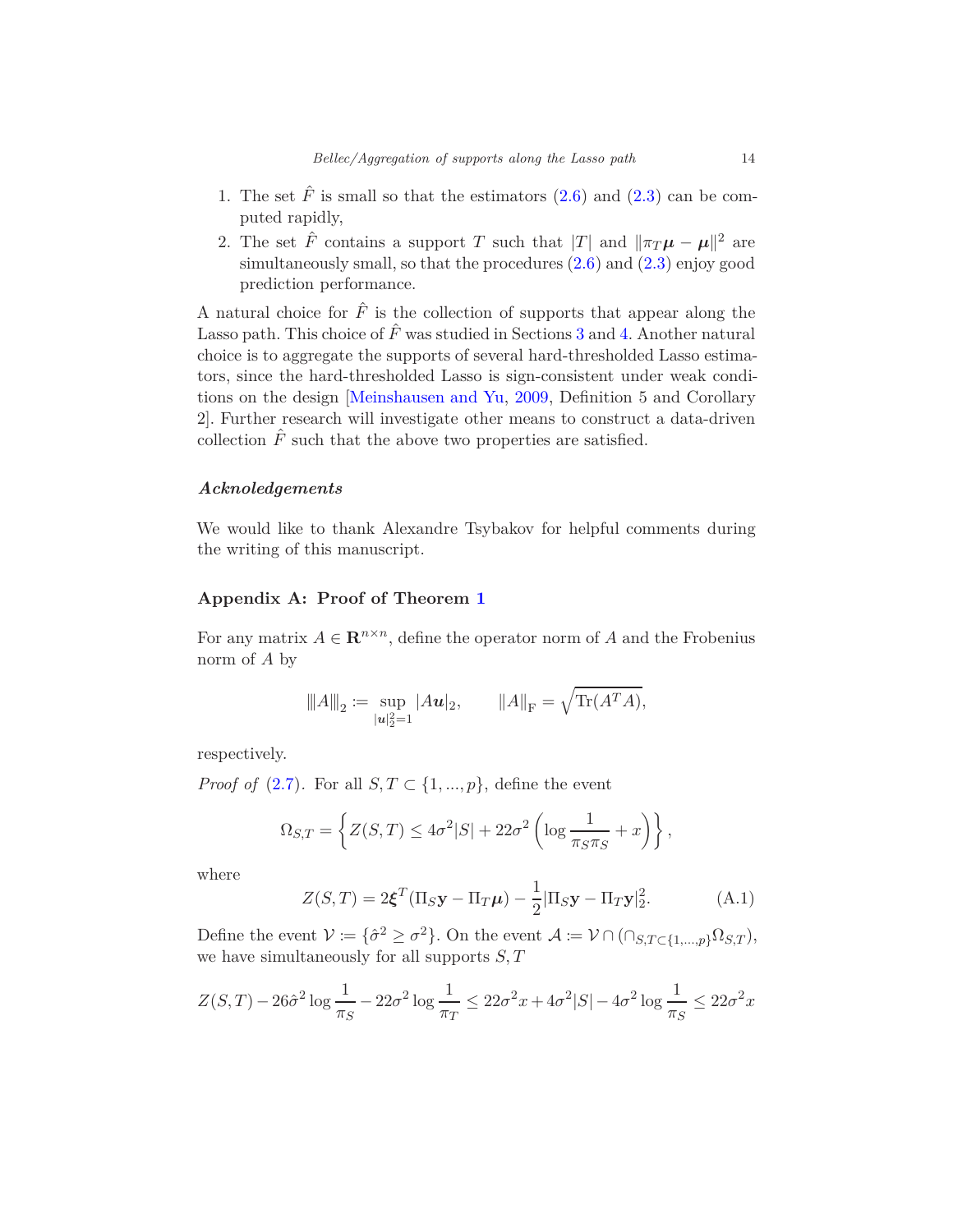where we have used that  $\log \frac{1}{\pi_S} \geq |S|$ , cf. [\(2.2\)](#page-4-0). By Lemma [1,](#page-15-0) on the event A we have

$$
|\hat{\mu}_{\hat{F},\hat{\sigma}^2}^{\mathcal{Q}} - \mu|_2^2 \le \min_{T \in \hat{F}} \left( |\Pi_T \mu - \mu|_2^2 + (26\hat{\sigma}^2 + 22\sigma^2) \log \frac{1}{\pi_T} \right) + 22\sigma^2 x.
$$

To obtain [\(2.7\)](#page-5-2), we use [\(2.2\)](#page-4-0) and the fact that on the event  $V$ ,  $26\hat{\sigma}^2 + 22\sigma^2 \leq$  $48\hat{\sigma}^2$ .

It remains to bound from below the probability of the event  $A$ . Denote by  $\mathcal{B}^c$  the complement of any event  $\mathcal{B}$ . We proceed with the union bound as follows,

$$
\mathbb{P}(\mathcal{A}^c) \leq \mathbb{P}(\mathcal{V}^c) + \sum_{S,T \subset \{1,\dots,p\}} \mathbb{P}(\Omega^c_{S,T}).
$$

By definition,  $\delta = \mathbb{P}(\mathcal{V}^c)$  and for any  $S, T \subset \{1, ..., p\}$ , Lemma [2](#page-17-3) with  $t =$  $x + \log \frac{1}{\pi s \pi T}$  yields that  $\mathbb{P}(\Omega_{S,T}^c) \leq \pi s \pi T^2 \exp(-x)$ . As  $\sum_{S,T \subset \{1,\dots,p\}} \pi s \pi T =$  $(\sum_{S \subset \{1,\ldots,p\}} \pi_S)^2 = 1$ , we have established that

$$
\mathbb{P}(\mathcal{A}^c) \le \delta + 2\exp(-x).
$$

<span id="page-14-0"></span>

The proof of [\(2.8\)](#page-5-3) is close to the argument used in [Birgé and Massart](#page-18-7) [\[2001](#page-18-7)], cf. [\[Giraud](#page-18-10), [2015](#page-18-10), Section 2.3] for a recent reference on model selection. The novelty of the present paper is to consider a data-driven collection of estimators.

*Proof of* [\(2.8\)](#page-5-3). Let  $\hat{\Lambda} = 18\hat{\sigma}^2$  and let  $\hat{T} = \hat{T}_{\hat{F},\hat{\sigma}^2}$  for notational simplicity. By definition of  $\Pi_{\hat{T}_{\hat{F},\hat{\sigma}^2}}(\mathbf{y}) = \Pi_{\hat{T}}\mathbf{y}$ , for all  $T \in \hat{F}$  we have  $\mathrm{Crit}_{\hat{\sigma}^2}(\hat{T}) \leq \mathrm{Crit}_{\hat{\sigma}^2}(T)$ which can be rewritten as

$$
\begin{split} |\Pi_{\hat{T}_{\hat{F},\hat{\sigma}^{2}}}(y) - \mu|_{2}^{2} + \hat{\Lambda}\log\frac{1}{\pi_{\hat{T}}} &\leq |\Pi_{T}y - \mu|_{2}^{2} + \hat{\Lambda}\log\frac{1}{\pi_{T}} + 2\xi^{T}(\Pi_{\hat{T}}y - \Pi_{T}y), \\ &\leq |\Pi_{T}\mu - \mu|_{2}^{2} + \hat{\Lambda}\log\frac{1}{\pi_{T}} + 2\xi^{T}\Pi_{\hat{T}}\xi + 2\xi^{T}(\Pi_{\hat{T}}\mu - \Pi_{T}\mu) - |\Pi_{T}\xi|_{2}^{2}. \end{split} \tag{A.2}
$$

Define the event  $\mathcal{V} \coloneqq \{ \hat{\sigma}^2 \geq \sigma^2 \}.$  For all  $S, T \subset \{1, ..., p\}$ , define

$$
W(S) = 2\xi^T \Pi_S \xi - 10\sigma^2 \log \frac{1}{\pi_S},
$$
  

$$
W'(S,T) = 2\xi^T (\Pi_S \mu - \Pi_T \mu) - 8\sigma^2 \log \frac{1}{\pi_S \pi_T} - \frac{1}{4} |\Pi_S \mu - \Pi_T \mu|_2^2.
$$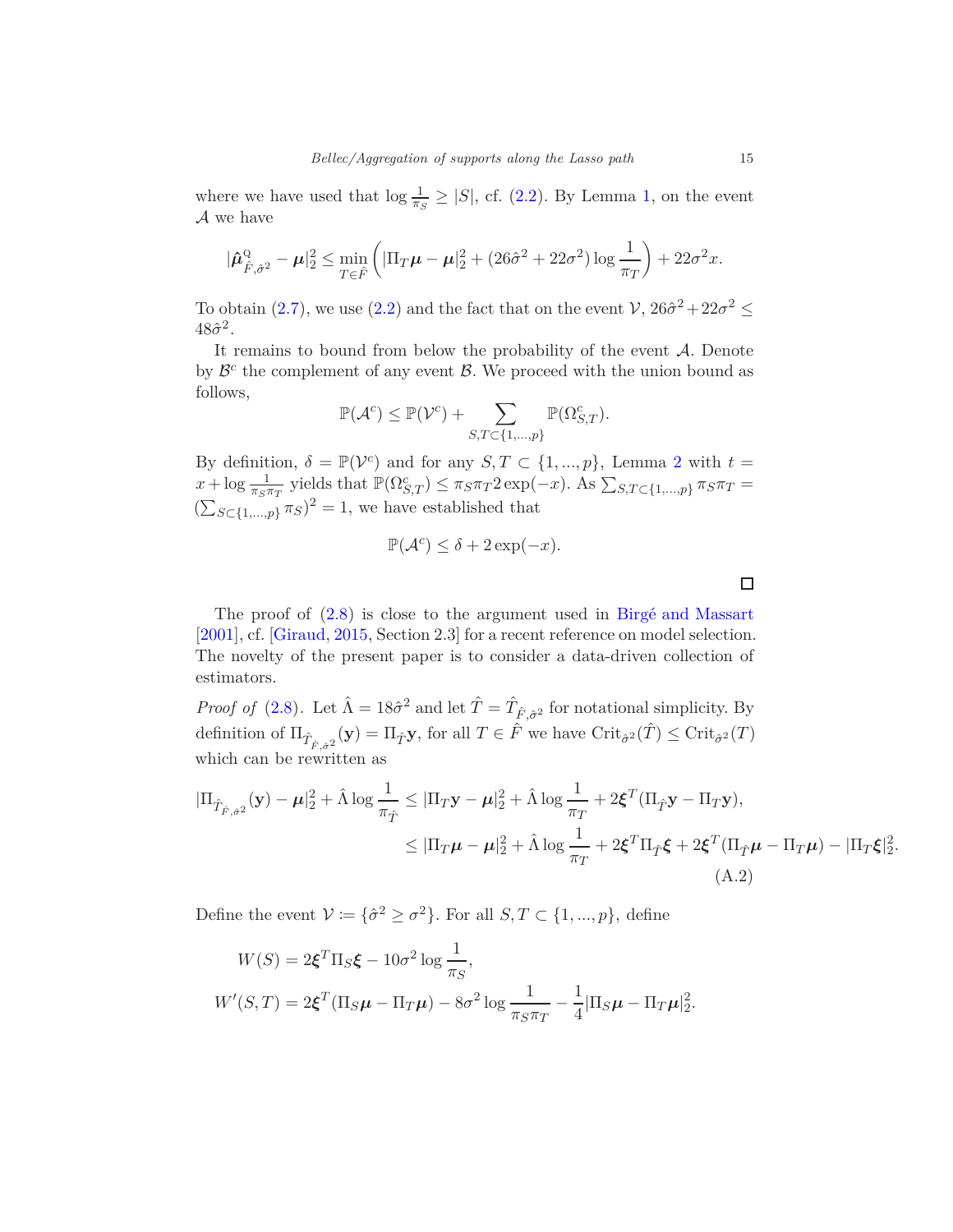With this notation, using the simple inequality  $-|\Pi_T \xi|^2 \leq 0$ , [\(A.2\)](#page-14-0) implies that on the event  $\mathcal{V},$ 

$$
|\Pi_{\hat{T}_{\hat{F},\hat{\sigma}^2}}(\mathbf{y}) - \boldsymbol{\mu}|_2^2 \le |\Pi_T \boldsymbol{\mu} - \boldsymbol{\mu}|_2^2 + \hat{\Lambda} \log \frac{1}{\pi_T} + 8\sigma^2 \log \frac{1}{\pi_T} + W(\hat{T}) + W'(\hat{T},T) + \frac{1}{4} |\Pi_{\hat{T}} \boldsymbol{\mu} - \Pi_T \boldsymbol{\mu}|_2^2,
$$

 $\frac{1}{2}$ Using that  $\frac{1}{n}\mu - \frac{\Pi_T \mu}{2} \leq 2|\Pi_{\hat{T}} \mu - \mu|_2^2 + 2|\mu - \Pi_T \mu|_2^2$  and that  $|\Pi_{\hat{T}} \mu - \mu|_2^2 \leq$  $|\Pi_{\hat{T}}\mathbf{y} - \boldsymbol{\mu}|_2^2$ , we obtain

$$
\frac{1}{2}|\Pi_{\hat{T}_{\hat{F},\hat{\sigma}^2}}(\mathbf{y}) - \boldsymbol{\mu}|_2^2 \leq \frac{3}{2}|\Pi_T \boldsymbol{\mu} - \boldsymbol{\mu}|_2^2 + \hat{\Lambda}\log\frac{1}{\pi_T} + 8\sigma^2\log\frac{1}{\pi_T} + W(\hat{T}) + W'(\hat{T},T).
$$

For all  $S, T \subset \{1, ..., p\}$ , define the events

$$
\Omega_S := \{ W(S) \le 6\sigma^2 x \}, \qquad \Omega_{S,T} := \{ W'(S,T) \le 8\sigma^2 x \}.
$$

On the event  $V \cap (\bigcap_{S \subset \{1,\ldots,p\}} \Omega_S) \cap (\bigcap_{S,T \subset \{1,\ldots,p\}} \Omega_{S,T})$ , [\(2.8\)](#page-5-3) holds. It remains to bound from below the probability of this event.

For any fixed  $S \subset \{1, ..., p\}$ , using [\(2.2\)](#page-4-0) and [\(B.4\)](#page-17-4) with  $t = x + \log \frac{1}{\pi_S}$  we have  $\mathbb{P}(\Omega_S^c) \leq \pi_S e^{-x}$ .

Let  $S, T \subset \{1, ..., p\}$  be fixed. By using [\(B.3\)](#page-17-5) with  $v = 2(\Pi_S \mu - \Pi_T \mu)$ and  $t = x + \log \frac{1}{\pi_S \pi_T}$ , we have that on an event of probability greater than  $1 - \pi_S \pi_T e^{-x}$ ,

$$
2\boldsymbol{\xi}^T(\Pi_S\boldsymbol{\mu}-\Pi_T\boldsymbol{\mu}) \leq 2\sigma\sqrt{2(x+\log(1/\pi_S\pi_T))}\|\Pi_S\boldsymbol{\mu}-\Pi_T\boldsymbol{\mu}\|_2 \leq 8\sigma^2\left(x+\log\frac{1}{\pi_S\pi_T}\right) + \frac{1}{4}\|\Pi_S\boldsymbol{\mu}-\Pi_T\boldsymbol{\mu}\|_2^2.
$$

Thus,  $\mathbb{P}(\Omega_{S,T}^c) \leq \pi_S \pi_T e^{-x}$ .

As in the proof of  $(2.7)$ , the union bound completes the proof.

# <span id="page-15-1"></span> $\Box$

### **Appendix B: Technical Lemmas**

<span id="page-15-0"></span>**Lemma 1.** For any estimator  $\hat{\sigma}^2$ , let  $\hat{\theta}$  be a minimizer of [\(2.4\)](#page-4-3). Then, *almost surely,*

$$
|\hat{\mu}_{\hat{\theta}} - \mu|_2^2 \le \min_{k=1,\dots,\hat{M}} \left( |\Pi_{\hat{T}_k} \mu - \mu|_2^2 + (26\hat{\sigma}^2 + 22\sigma^2) \log \frac{1}{\pi_{\hat{T}_k}} \right) + W, \quad (B.1)
$$

*where*

$$
W := \max_{S,T \in \hat{F}} \left( Z(S,T) - 26\hat{\sigma}^2 \log \frac{1}{\pi_S} - 22\sigma^2 \log \frac{1}{\pi_T} \right)
$$

*and*  $Z(\cdot, \cdot)$  *is defined in*  $(A.1)$ *.*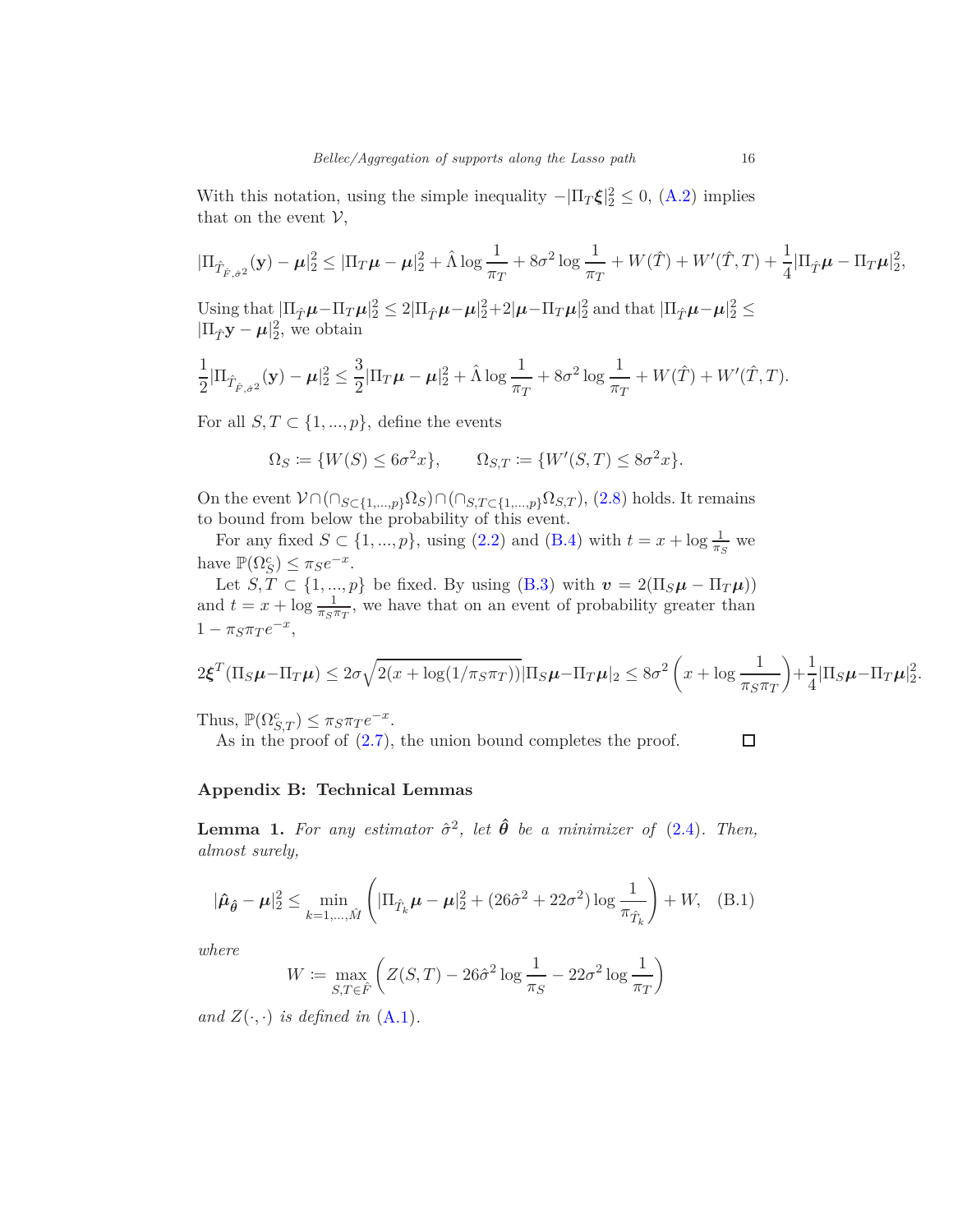*Proof of Lemma [1.](#page-15-0)* Let  $\hat{\Lambda} = 26\hat{\sigma}^2$ . The function  $H_{\hat{F},\hat{\sigma}^2}$  is convex and differentiable, it can be rewritten as

$$
\forall \boldsymbol{\theta} \in \Lambda^{\hat{M}}, \ H_{\hat{F},\hat{\sigma}^2}(\boldsymbol{\theta}) = \frac{1}{2} |\hat{\boldsymbol{\mu}}_{\boldsymbol{\theta}}|_2^2 + |\mathbf{y}|_2^2 + \sum_{j=1}^{\hat{M}} \theta_j \left( -2\mathbf{y}^T \hat{\boldsymbol{\mu}}_j + \frac{1}{2} |\hat{\boldsymbol{\mu}}_j|_2^2 + \hat{\Lambda} \log \frac{1}{\pi_{\hat{T}_j}} \right).
$$

By simple algebra, for any  $\boldsymbol{\theta}' \in \mathbb{R}^{\hat{M}}$ ,

<span id="page-16-0"></span>
$$
\nabla H_{\hat{F},\hat{\sigma}^2}(\hat{\theta})^T \theta' = \hat{\mu}_{\hat{\theta}}^T \hat{\mu}_{\theta'} + \sum_{j=1}^{\hat{M}} \theta'_j \left( -2\mathbf{y}^T \hat{\mu}_j + \frac{1}{2} |\hat{\mu}_j|_2^2 + \hat{\Lambda} \log \frac{1}{\pi_{\hat{T}_j}} \right), \quad (B.2)
$$
  

$$
\nabla H_{\hat{F},\hat{\sigma}^2}(\hat{\theta})^T (-\hat{\theta}) = -|\hat{\mu}_{\hat{\theta}} - \mu|_2^2 + |\mu|_2^2 + \sum_{j=1}^{\hat{M}} \hat{\theta}_j \left( 2\xi^T \hat{\mu}_j - \frac{1}{2} |\hat{\mu}_j|_2^2 - \hat{\Lambda} \log \frac{1}{\pi_{\hat{T}_j}} \right),
$$

By summing the last display and equality [\(B.2\)](#page-16-0) applied to  $\theta' = e_k$ , we get

$$
\nabla H_{\hat{F},\hat{\sigma}^2}(\hat{\theta})^T(e_k - \hat{\theta}) = -|\hat{\mu}_{\hat{\theta}} - \mu|_2^2 + |\hat{\mu}_k - \mu|_2^2 + \hat{\Lambda}\log\frac{1}{\pi_{\hat{T}_k}} + \sum_{j=1}^{\hat{M}} \hat{\theta}_j \left[ 2\xi^T(\hat{\mu}_j - \hat{\mu}_k) - \frac{1}{2}|\hat{\mu}_j - \hat{\mu}_k|_2^2 - \hat{\Lambda}\log\frac{1}{\pi_{\hat{T}_j}} \right].
$$

Since  $\hat{\boldsymbol{\mu}}_k = \Pi_{\hat{T}_k} \mathbf{y}$  is a Least Squares estimator over the linear span of the covariates in  $\hat{T}_k$ , we have  $|\hat{\mu}_k - \mathbf{y}|_2^2 \leq |\Pi_{\hat{T}_k} \mu - \mathbf{y}|_2^2$  which can be rewritten as

$$
|\hat{\boldsymbol{\mu}}_k - \boldsymbol{\mu}|_2^2 \leq |\Pi_{\hat{T}_k}\boldsymbol{\mu} - \boldsymbol{\mu}|_2^2 + 2\xi^T(\hat{\boldsymbol{\mu}}_k - \Pi_{\hat{T}_k}\boldsymbol{\mu}).
$$

We thus have

$$
\nabla H_{\hat{F},\hat{\sigma}^2}(\hat{\theta})^T(e_k - \hat{\theta}) \le -|\hat{\mu}_{\hat{\theta}} - \mu|_2^2 + |\Pi_{\hat{T}_k}\mu - \mu|_2^2 + (\hat{\Lambda} + 22\sigma^2) \log \frac{1}{\pi_{\hat{T}_k}}
$$
  
+ 
$$
\sum_{j=1}^{\hat{M}} \hat{\theta}_j \left[ 2\xi^T(\hat{\mu}_j - \Pi_{\hat{T}_k}\mu) - \frac{1}{2}|\hat{\mu}_j - \hat{\mu}_k|_2^2 - \hat{\Lambda}\log \frac{1}{\pi_{\hat{T}_j}} - 22\sigma^2 \log \frac{1}{\pi_{\hat{T}_k}} \right].
$$

For all  $k = 1, ..., \hat{M}$ , [\[Boyd and Vandenberghe,](#page-18-11) [2009](#page-18-11), Section 4.2.3] yields  $\nabla H_{\hat{F},\hat{\sigma}^2}(\hat{\theta})^T(e_k-\hat{\theta}) \geq 0$ . Furthermore, a linear function over the simplex is maximized at a vertex, so almost surely we obtain  $(B.1)$ .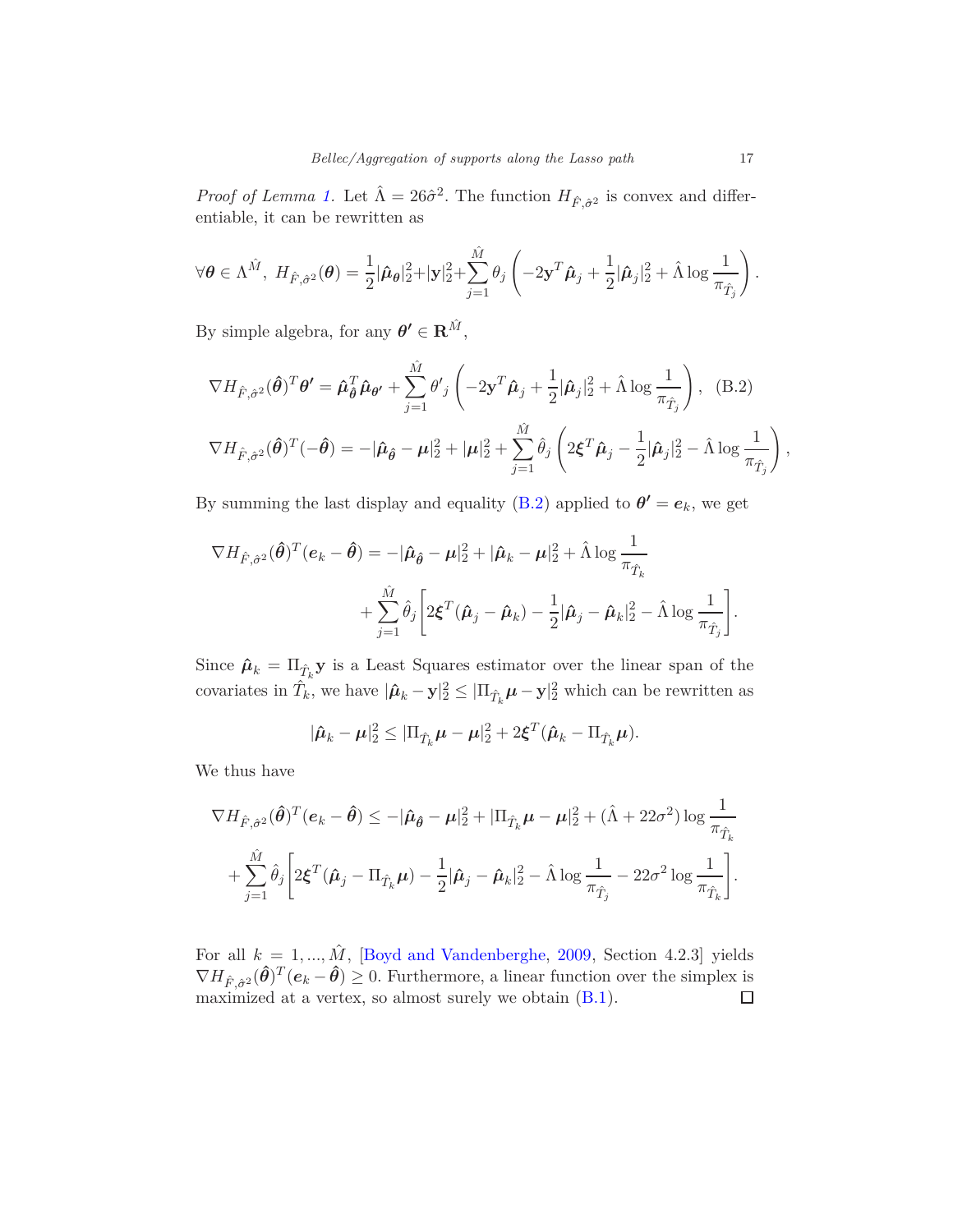<span id="page-17-3"></span>**Lemma 2.** Let  $t > 0$ . For any supports  $S, T \subset \{1, ..., p\}$ , the quantity  $Z(S,T)$  *defined in*  $(A.1)$  *satisfies with probability greater than*  $1-2 \exp(-t)$ *,* 

$$
Z(S,T) \le 4\sigma^2|S| + 22\sigma^2t.
$$

*Proof of Lemma [2.](#page-17-3)* Let  $D = \Pi_S - \Pi_T$ . Then almost surely,

$$
Z(S,T) = 2\xi^T \Pi_S \xi + \xi^T (2D\mu - D^2 \mu) - \frac{1}{2} |D\mu|_2^2 - \frac{1}{2} |D\xi|_2^2.
$$

It is clear that  $-|D\xi|^2 \leq 0$ . As  $\xi$  satisfies [\(1.1\)](#page-0-1), a Chernoff bound yields that for all  $v \in \mathbf{R}^n$ ,

<span id="page-17-5"></span>
$$
\mathbb{P}\left(\xi^T \mathbf{v} > \sigma |\mathbf{v}|_2 \sqrt{2t}\right) \le \exp(-t). \tag{B.3}
$$

It is clear that  $||D||_2 \leq 2$ . We apply this concentration inequality to  $v =$  $2D\mu - D^2\mu$  to get that with probability greater than  $1 - \exp(-t)$ ,

$$
\begin{aligned} \xi^T (2D\mu - D^2 \mu) &\leq \sigma |2D\mu - D^2 \mu|_2 \sqrt{2t} \leq \sigma \| |2I_n - D\|_2 |D\mu|_2 \sqrt{2t}, \\ &\leq \sigma 4 |D\mu|_2 \sqrt{2t} \leq 16\sigma^2 t + \frac{1}{2} |D\mu|_2^2. \end{aligned}
$$

Finally, let  $r \leq |S|$  be the rank of  $\Pi_S$ . The matrix  $\Pi_S$  is an orthogonal projector. Hence  $\|\Pi_S\|_{\mathrm{F}}^2 = r$  and  $\|\Pi_S\|_2 \leq 1$ , so that applying the concentration inequality from [Hsu et al.](#page-18-12) [\[2012](#page-18-12)] yields that with probability greater than  $1 - \exp(-t)$ ,

<span id="page-17-4"></span>
$$
2\xi^T \Pi_S \xi \le 2\sigma^2 (r + 2\sqrt{rt} + 2t) \le 4\sigma^2 r + 6\sigma^2 t \le 4\sigma^2 |S| + 6\sigma^2 t. \tag{B.4}
$$

A union bound completes the proof.

$$
\Box
$$

#### **References**

- <span id="page-17-0"></span>Pierre C. Bellec. Optimal bounds for aggregation of affine estimators. *arXiv:1410.0346, Submitted*, 2014a. URL <http://arxiv.org/abs/1410.0346>.
- <span id="page-17-1"></span>Pierre C. Bellec. Optimal exponential bounds for aggregation of density estimators. *Accepted in Bernoulli*, 2014b. URL <http://arxiv.org/abs/1405.3907>.
- <span id="page-17-2"></span>Alexandre Belloni, Victor Chernozhukov, and Lie Wang. Pivotal estimation via square-root Lasso in nonparametric regression. *Ann. Statist.*, 42(2):757–788, 2014. ISSN 0090-5364. . URL <http://dx.doi.org/10.1214/14-AOS1204>.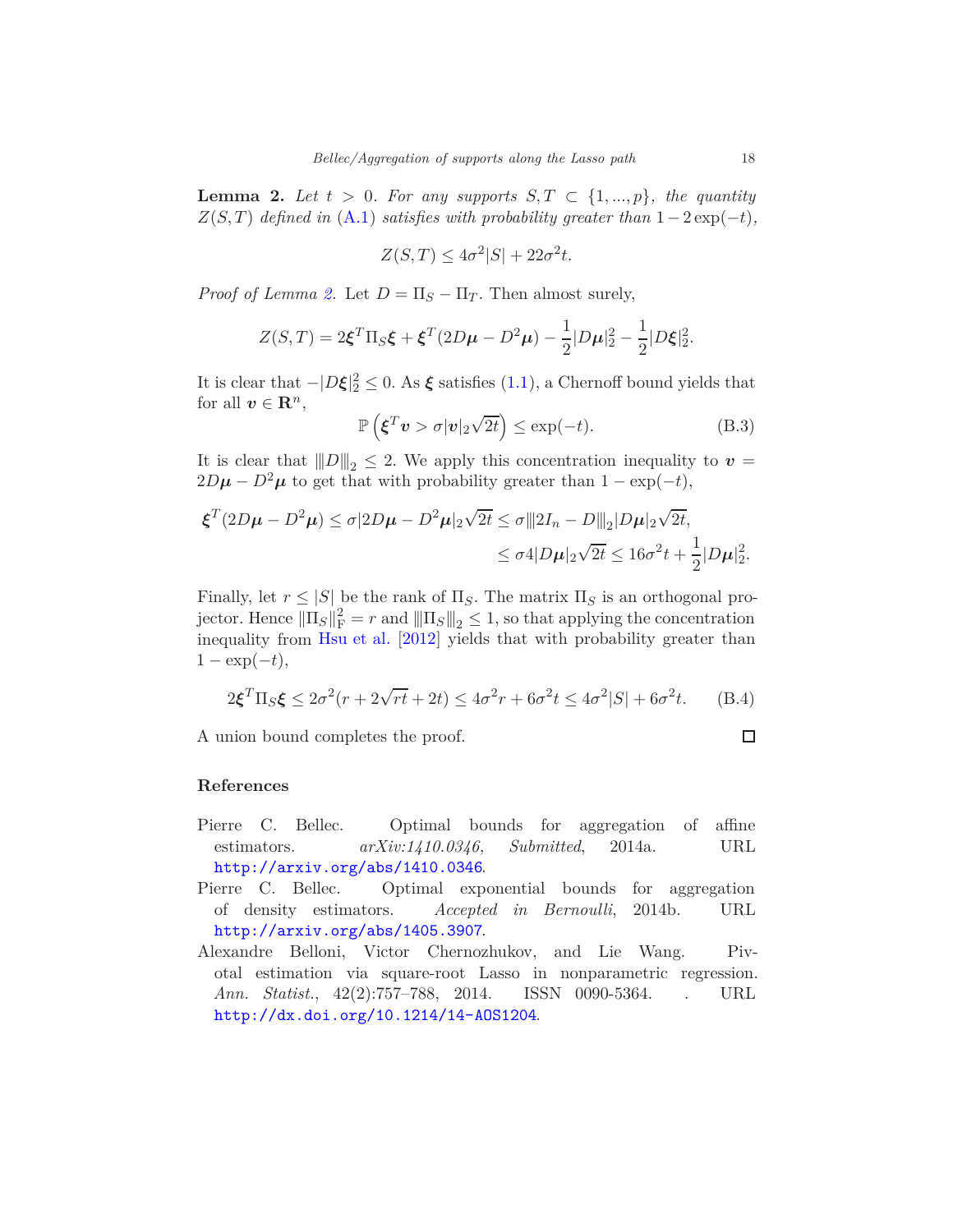- <span id="page-18-0"></span>Peter J. Bickel, Ya'acov Ritov, and Alexandre B. Tsybakov. Simultaneous analysis of lasso and Dantzig selector. *Ann. Statist.*, 37(4):1705–1732, 2009. ISSN 0090-5364. . URL <http://dx.doi.org/10.1214/08-AOS620>.
- <span id="page-18-7"></span>Lucien Birgé and Pascal Massart. Gaussian model selection. *J. Eur. Math. Soc. (JEMS)*, 3(3):203–268, 2001. ISSN 1435-9855. . URL <http://dx.doi.org/10.1007/s100970100031>.
- <span id="page-18-11"></span>Stephen Boyd and Lieven Vandenberghe. *Convex optimization*. Cambridge university press, 2009.
- <span id="page-18-8"></span>Dong Dai, Philippe Rigollet, and Tong Zhang. Deviation optimal learning using greedy *Q*-aggregation. *Ann. Statist.*, 40(3):1878–1905, 2012. ISSN 0090-5364. . URL <http://dx.doi.org/10.1214/12-AOS1025>.
- <span id="page-18-6"></span>Dong Dai, Philippe Rigollet, Lucy Xia, and Tong Zhang. Aggregation of affine estimators. *Electron. J. Statist.*, 8(1):302–327, 2014. . URL <http://dx.doi.org/10.1214/14-ejs886>.
- <span id="page-18-5"></span>Arnak S. Dalalyan and Joseph Salmon. Sharp oracle inequalities for aggregation of affine estimators. *Ann. Statist.*, 40(4):2327–2355, 2012. ISSN 0090-5364. . URL <http://dx.doi.org/10.1214/12-AOS1038>.
- <span id="page-18-2"></span>Arnak S Dalalyan, Mohamed Hebiri, and Johannes Lederer. On the prediction performance of the lasso. *arXiv preprint arXiv:1402.1700*, 2014.
- <span id="page-18-9"></span>Bradley Efron, Trevor Hastie, Iain Johnstone, and Robert Tibshirani. Least angle regression. *Ann. Statist.*, 32(2):407–499, 2004. ISSN 0090-5364. . URL <http://dx.doi.org/10.1214/009053604000000067>. With discussion, and a rejoinder by the authors.
- <span id="page-18-4"></span>Sébastien Gerchinovitz. *Prediction of individual sequences and prediction in the statistical framework: some links around sparse regression and aggregation techniques*. PhD thesis, Université Paris Sud-Paris XI, 2011. URL <https://tel.archives-ouvertes.fr/tel-00653550>.
- <span id="page-18-10"></span>Christophe Giraud. *Introduction to high-dimensional statistics*, volume 139 of *Monographs on Statistics and Applied Probability*. CRC Press, Boca Raton, FL, 2015. ISBN 978-1-4822-3794-8.
- <span id="page-18-1"></span>Mohamed Hebiri and Johannes Lederer. How correlations influence lasso prediction. *IEEE Trans. Inform. Theory*, 59(3):1846–1854, March 2013. . URL <http://dx.doi.org/10.1109/tit.2012.2227680>.
- <span id="page-18-12"></span>Daniel Hsu, Sham M. Kakade, and Tong Zhang. A tail inequality for quadratic forms of subgaussian random vectors. *Electron. Commun. Probab.*, 17:no. 52, 6, 2012. ISSN 1083-589X. . URL <http://dx.doi.org/10.1214/ECP.v17-2079>.
- <span id="page-18-3"></span>A. Juditsky, P. Rigollet, and A. B. Tsybakov. Learning by mirror averaging. *Ann. Statist.*, 36(5):2183–2206, 2008. ISSN 0090-5364. . URL <http://dx.doi.org/10.1214/07-AOS546>.